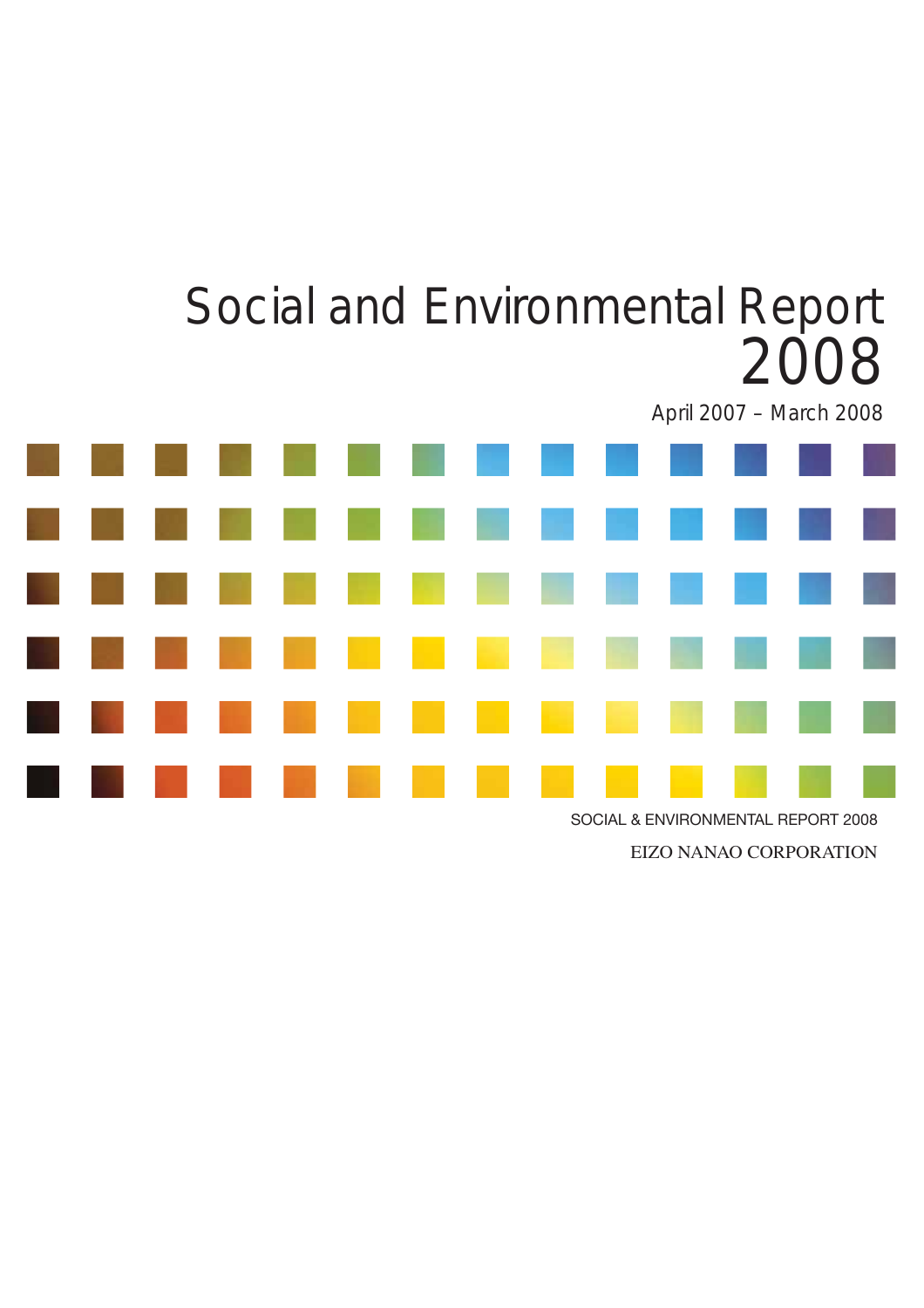

# CONTENTS

| Corporate Information |  |
|-----------------------|--|
|                       |  |
|                       |  |

### Social Report

### Environmental Report

| Environmental Objectives and Targets/Performance Report  12-13       |  |
|----------------------------------------------------------------------|--|
|                                                                      |  |
|                                                                      |  |
|                                                                      |  |
|                                                                      |  |
|                                                                      |  |
|                                                                      |  |
| Collection and Recycling of Used Products  18                        |  |
|                                                                      |  |
| Ensuring the Quality and Environmental Compliance of Our Products 20 |  |
| Compliance with the EU EuP Directive and REACH Regulation 21         |  |
| Compliance with the EU WEEE and RoHS Directives21                    |  |
|                                                                      |  |
|                                                                      |  |
|                                                                      |  |
|                                                                      |  |

### About the Social and Environmental Report 2008

| Scope of report                     | Eizo Nanao Corporation (non-consolidated)<br>(Data on consumption of energy and resources, industrial waste<br>output, etc., includes totals for affiliated companies that are located on<br>the same site as Eizo Nanao Corporation: Irem Software Engineering<br>Inc., Eizo Support Network Corporation, and Nanao Agency<br>Corporation. Totals for branch offices and user support centers of<br>Eizo Nanao Corporation and its affiliates are not included.) |
|-------------------------------------|-------------------------------------------------------------------------------------------------------------------------------------------------------------------------------------------------------------------------------------------------------------------------------------------------------------------------------------------------------------------------------------------------------------------------------------------------------------------|
| Period covered                      | April 1, 2007 - March 31, 2008                                                                                                                                                                                                                                                                                                                                                                                                                                    |
| Production guidelines               | Based on the Ministry of the Environment's Environmental Report<br>Guideline (2007 edition) and on the National Environmental<br>Performance Track program of the U.S. Environmental Protection<br>Agency.                                                                                                                                                                                                                                                        |
| Issue date                          | <b>July 2008</b>                                                                                                                                                                                                                                                                                                                                                                                                                                                  |
| Issue date of next report July 2009 |                                                                                                                                                                                                                                                                                                                                                                                                                                                                   |
| Contact information                 | <b>General Affairs Division</b><br>Tel: +81-76-275-4121    Fax: +81-76-275-4125<br>E-mail: ecology@eizo.co.jp                                                                                                                                                                                                                                                                                                                                                     |

### **Corporate Information**

| Company Name:<br>President:<br><b>Fstablished:</b><br>Capital:<br>Address:                                                                                                                                                                  | Eizo Nanao Corporation<br>Yoshitaka Jitsumori<br>March 6, 1968<br>¥4,425,745,500<br>153 Shimokashiwano, Hakusan,                                                               | [Eizo Galleria Locations]<br>Fizo Galleria Sendai<br>Eizo Galleria Ginza<br>Eizo Galleria Osaka<br>Eizo Galleria Fukuoka                                                                               | (Sendai)<br>(Chuo-ku, Tokyo)<br>(Osaka)<br>(Fukuoka)                                                                                |  |
|---------------------------------------------------------------------------------------------------------------------------------------------------------------------------------------------------------------------------------------------|--------------------------------------------------------------------------------------------------------------------------------------------------------------------------------|--------------------------------------------------------------------------------------------------------------------------------------------------------------------------------------------------------|-------------------------------------------------------------------------------------------------------------------------------------|--|
| Employees:<br>Sales:<br>Corporate Group Employees:                                                                                                                                                                                          | Ishikawa 924-8566, Japan<br>Tel: +81-76-275-4121<br>Fax: +81-76-275-4125<br>733 (as of March 31, 2008)<br>¥82.5 billion (as of March 31, 2008)<br>1,389 (as of March 31, 2008) | [Domestic User Support Centers]<br>Eizo Support Sendai<br>Eizo Support Tokyo<br>Eizo Support Nagoya<br>Eizo Support Hokuriku (Nanao, Ishikawa)<br>Eizo Support Osaka<br>Eizo Support Fukuoka (Fukuoka) | (Sendai)<br>(Ota-ku, Tokyo)<br>(Nagoya)<br>(Amagasaki, Hyogo)                                                                       |  |
| <b>Consolidated Group Sales:</b><br>¥89.3 billion (as of March 31, 2008)<br>Business Activities: Development, design, manufacturing,<br>and sale of display monitors and<br>peripherals, amusement products,<br>and imaging system software |                                                                                                                                                                                | [Affiliated Companies]<br>Eizo Nanao MS Corporation<br>(Hakui, Ishikawa)<br>Irem Software Engineering Inc.<br>(Hakusan, Ishikawa)<br>Eizo Support Network Corporation                                  |                                                                                                                                     |  |
| [Domestic Sales Offices]<br>1st Division<br>Sendai Sales Office<br>Nagoya Sales Office<br>Hokuriku Sales Office<br>Osaka Sales Office<br><b>Fukuoka Sales Office</b><br>2nd Division                                                        | (Minato-ku, Tokyo)<br>(Sendai)<br>(Nagoya)<br>(Hakusan, Ishikawa)<br>(Osaka)<br>(Fukuoka)<br>(Hakusan, Ishikawa)                                                               | Eizo Engineering Corporation<br>Nanao Agency Corporation<br>Eizo Nanao Technologies Inc.<br>Tech Source, Inc.<br>Eizo Europe AB<br>Fizo Nanao AG<br>Eizo GmbH                                          | (Hakusan, Ishikawa)<br>(Hakusan, Ishikawa)<br>(Hakusan, Ishikawa)<br>(U.S.A.)<br>(U.S.A.)<br>(Sweden)<br>(Switzerland)<br>(Germany) |  |

#### **Trends in Sales and Operating Income (consolidated and non-consolidated)**

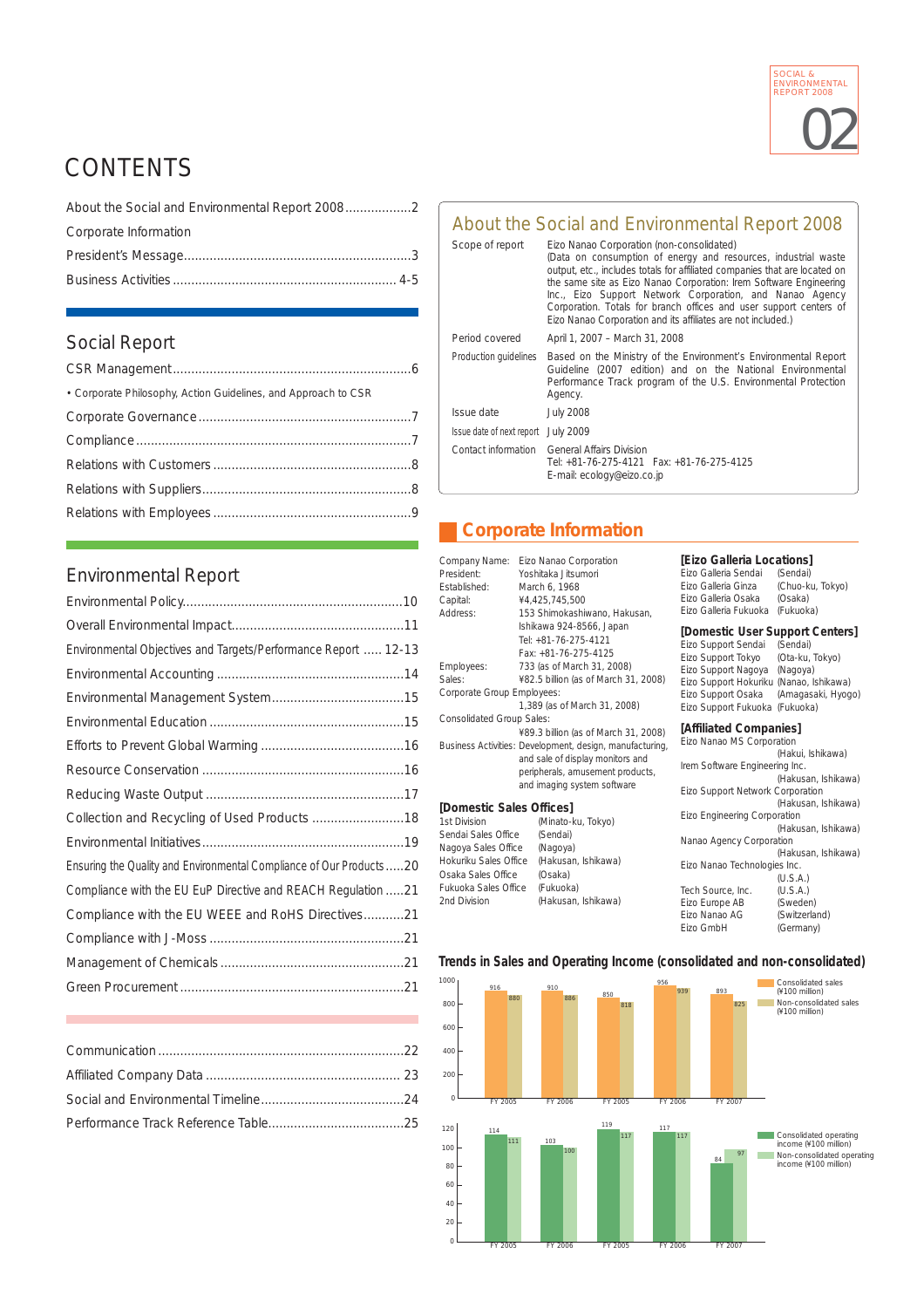

# We will continue to offer environmentally friendly products, while enhancing our corporate value by fulfilling our social responsibility.

July 2008 Yoshitaka Jitsumori President, Eizo Nanao Corporation

In the Eizo Nanao Corporate Philosophy we state that our company "pushes the limits of technology to create and offer a new set of values, while aiming to be a globally responsible corporation sustaining a sound and prosperous business."

This obsession with pushing the limits of technology and creating new value could be described as our corporate DNA. We are absolutely committed to delivering customer satisfaction by developing products of the highest quality and reliability. This commitment has remained constant since the company's founding, and it has enabled us to achieve our present position as one of the most respected brands in the computer monitor field.

We are also a pioneer in the area of environmental responsibility. Based on an awareness that our products have a significant impact on the environment and our pledge to consider respect for the environment to be part and parcel of product quality, we have continued to lead the industry in our efforts to reduce the environmental impact of our products. For example, we work closely with our suppliers to ensure that the components used in our products are as environmentally friendly as possible. We are also in the vanguard in the rapid collection and compilation of data in response to calls for strict environmental accountability. We will continue to work to improve environmentally friendly business practices in the years ahead and to fulfill our responsibilities as a globally responsible corporation.



We are aware of the fact that in addition to developing products with the customer's viewpoint in mind and consideration for the environment, maintaining corporate ethics plays a key role in sustaining a sound and prosperous business. Accordingly, we have put in place a system to ensure proper corporate governance.

Nowadays awareness of corporate social responsibility is on the rise. We are constantly aware of our responsibility to society to create corporate value. We believe that, by contributing to the community in a variety of ways and striving to live in harmony with our neighbors, we can enhance our corporate value for society as a whole.

Eizo Nanao Corporation will continue to create products that are beneficial to the environment, to society, and to consumers. We will carry on with our efforts at harmonious coexistence with the environment and society as we aim to advance further as a company. I very much look forward to hearing the views and suggestions of our customers and business partners regarding these efforts.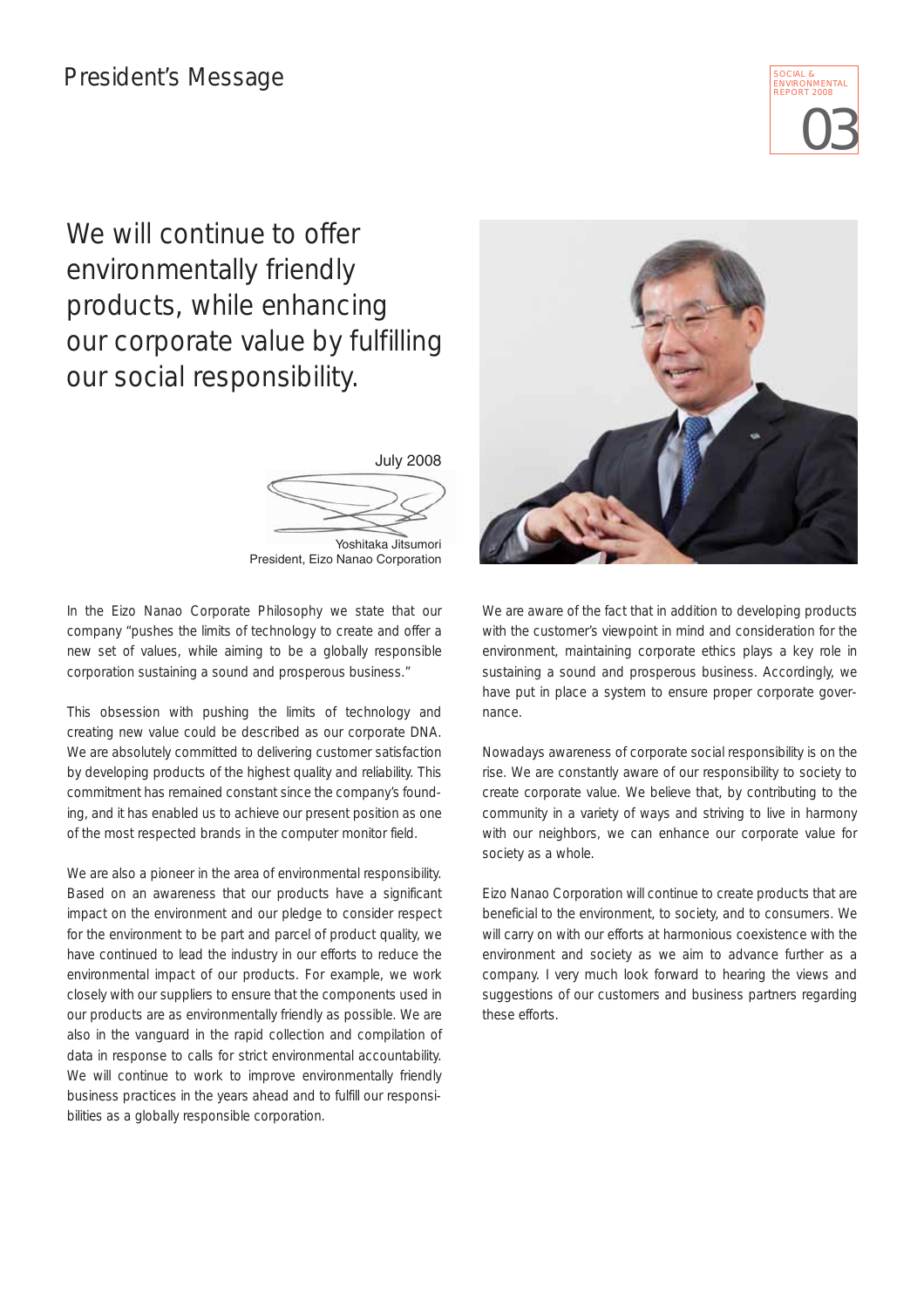### 04 SOCIAL & <sub>x</sub><br>IMENTAI REPORT 2008

### We want to expand the possibilities of imaging through high-level expertise and technology focused on our field of specialization.

At Eizo Nanao Corporation, we have been expanding the possibilities of computer-based image creation and communications since the days when CRT monitors were the norm, working together with professionals in the fields of photography and graphic and other design. As we enter the digital age in earnest, our efforts to meet all the demanding requirements of professional users in specialized and advanced areas have led us into new fields. The scope of our business now extends beyond graphic design and photography as we work to offer added value for applications including digital film production and medical imaging.

We intend to differentiate ourselves from the competition based on our unmatched core competence in image expression, built up through our work in specialized and advanced areas. At the same time, we will work to sustain continued growth by cultivating new markets and business opportunities through the discovery of new possibilities in imaging.

#### Our Fields of Business

| <b>For Business</b><br><b>Applications</b>            | Professionals such as traders in dealing rooms, who track large volumes<br>of data simultaneously and must not miss even momentary fluctuations,<br>demand excellent display performance and reliability from their monitors.<br>EIZO supplies high-performance monitors to meet a wide range of require-<br>ments in the business world. Our products are used for many business<br>applications in addition to dealing rooms.                                                                                             |                    |
|-------------------------------------------------------|-----------------------------------------------------------------------------------------------------------------------------------------------------------------------------------------------------------------------------------------------------------------------------------------------------------------------------------------------------------------------------------------------------------------------------------------------------------------------------------------------------------------------------|--------------------|
| <b>For Medical</b><br><b>Applications</b>             | The importance of monitors for the healthcare field is increasing as<br>electronically based medical records and digital medical imaging become<br>more widespread. EIZO supplies LCD medical monitor solutions that meet<br>specific requirements and provide high-precision display capabilities,<br>reliability, and easy maintenance. Our multifaceted support for the health-<br>care field also extends to multipurpose LCD monitors for bedside use.                                                                 |                    |
| <b>For Graphical</b><br><b>Applications</b>           | Professionals working in the graphics field, including designers, photogra-<br>phers, and computer graphics creators, demand extremely accurate color<br>reproduction. EIZO has an established reputation for excellent color<br>reproduction and enjoys strong support from "color professionals." Today<br>our LCD monitors support professionals with their graphical applications<br>that provide consistently outstanding color reproduction, display stability,<br>and compatibility with high-precision calibration. |                    |
| <b>For Household</b><br><b>Applications</b>           | Uses for computer monitors in the home have expanded to include watch-<br>ing TV, playing games, and editing digital photos and videos. EIZO<br>supplies a range of products for this market, including widescreen<br>monitors equipped with jacks for a variety of connector types. In addition,<br>our LCD TVs bring a whole new television experience to consumers with<br>their superior picture quality, excellent audio quality, and sleek design.                                                                    |                    |
| <b>For Amusement</b><br><b>Applications</b>           | Eizo Nanao Corporation monitors for amusement applications combine<br>advanced hardware and software technology to deliver realistic expres-<br>sion, stories with a strong gaming feel, and lovable characters. Our aim is<br>to deliver products that will be long-term favorites with consumers.                                                                                                                                                                                                                         | YO BUSSAN CO., LTC |
| <b>For Air Traffic Control</b><br><b>Applications</b> | Monitors for air traffic control applications must accurately show a huge<br>amount of information, including the positions and operating status of<br>multiple airliners as well as map, weather, and topographic data. EIZO<br>supplies the air traffic control market with monitors that are relied on for<br>their stable and precise display performance and high-definition graphics<br>boards.                                                                                                                       |                    |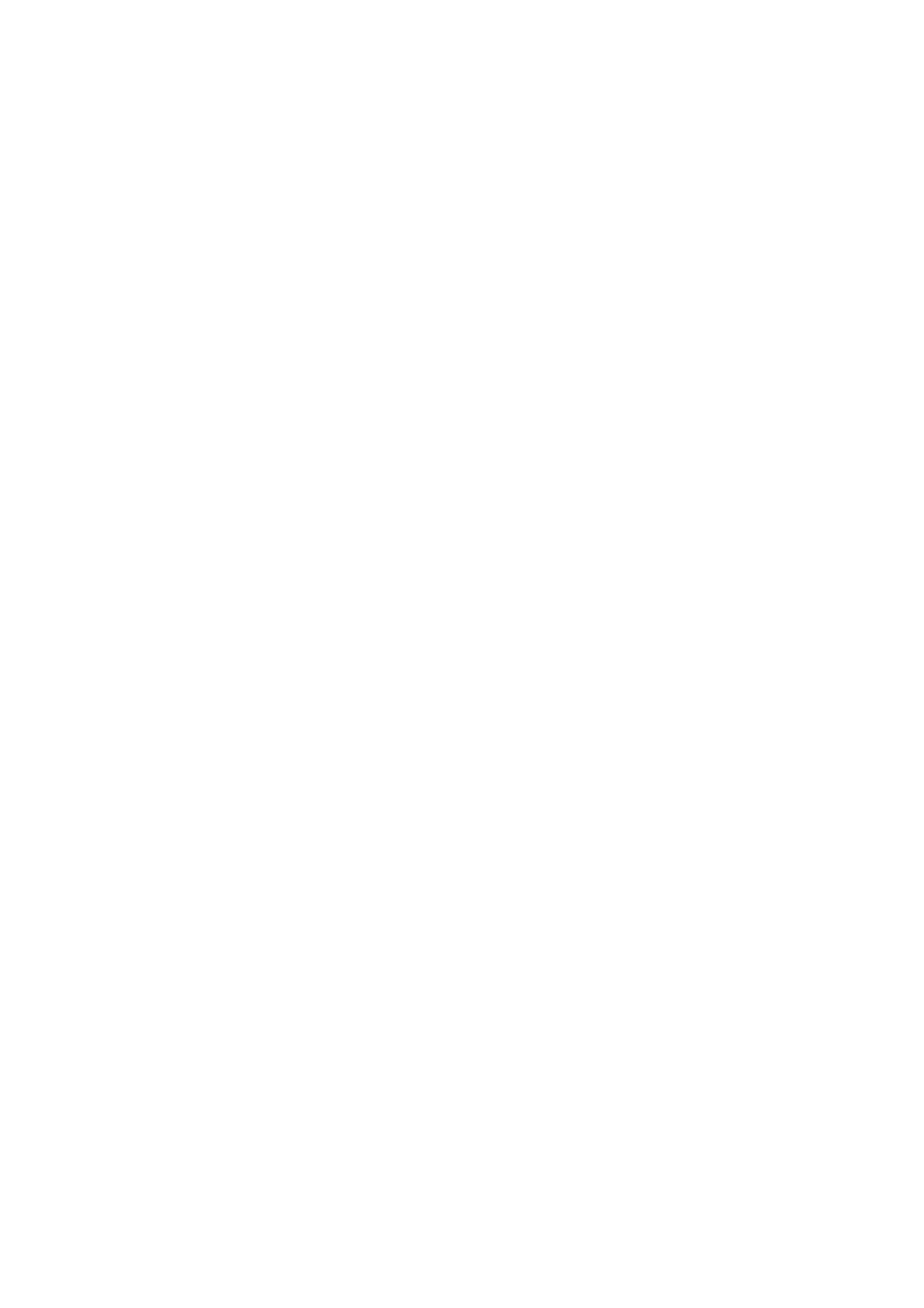



# CSR Management

# Corporate Philosophy

The Eizo Nanao Group pushes the limits of technology to create visual systems of the utmost quality.

With the highest of ethical standards and pure dedication to excellence in all operational aspects,

we aspire to exceed our customers' expectations.

We recognize one of the most challenging issues to date is environmental conservation,

and are uncompromising in our dedication to this integral element in all our business activities.

# Action Guidelines

1. We will supply superior products and services by focusing on quality and following scientific operation procedures.

- 2. We will act as an international corporation with a global outlook and mindset.
- 3. We will aim to grow in a harmonious manner by building strong bonds of trust with our stakeholders (shareholders, suppliers, employees, and the local community).
- 4. We will strictly observe the letter and spirit of the law as a good corporate citizen.
- 5. We will foster a liberal and broadminded corporate climate and build a lively workplace.

### Approach to CSR

The CSR program at Eizo Nanao Corporation represents our efforts as a company focused on the creative development of products that will make a social contribution. We place particular emphasis on increasing the environmental friendliness of our products through our Environmental Management System. The basic thinking behind these efforts is a

commitment to maintaining a good relationship with our stakeholders (shareholders, customers, suppliers, employees, and communities), who are vital when considering social value, and to promoting trustworthy management practices by strengthening our internal control, such as our compliance and risk management systems.

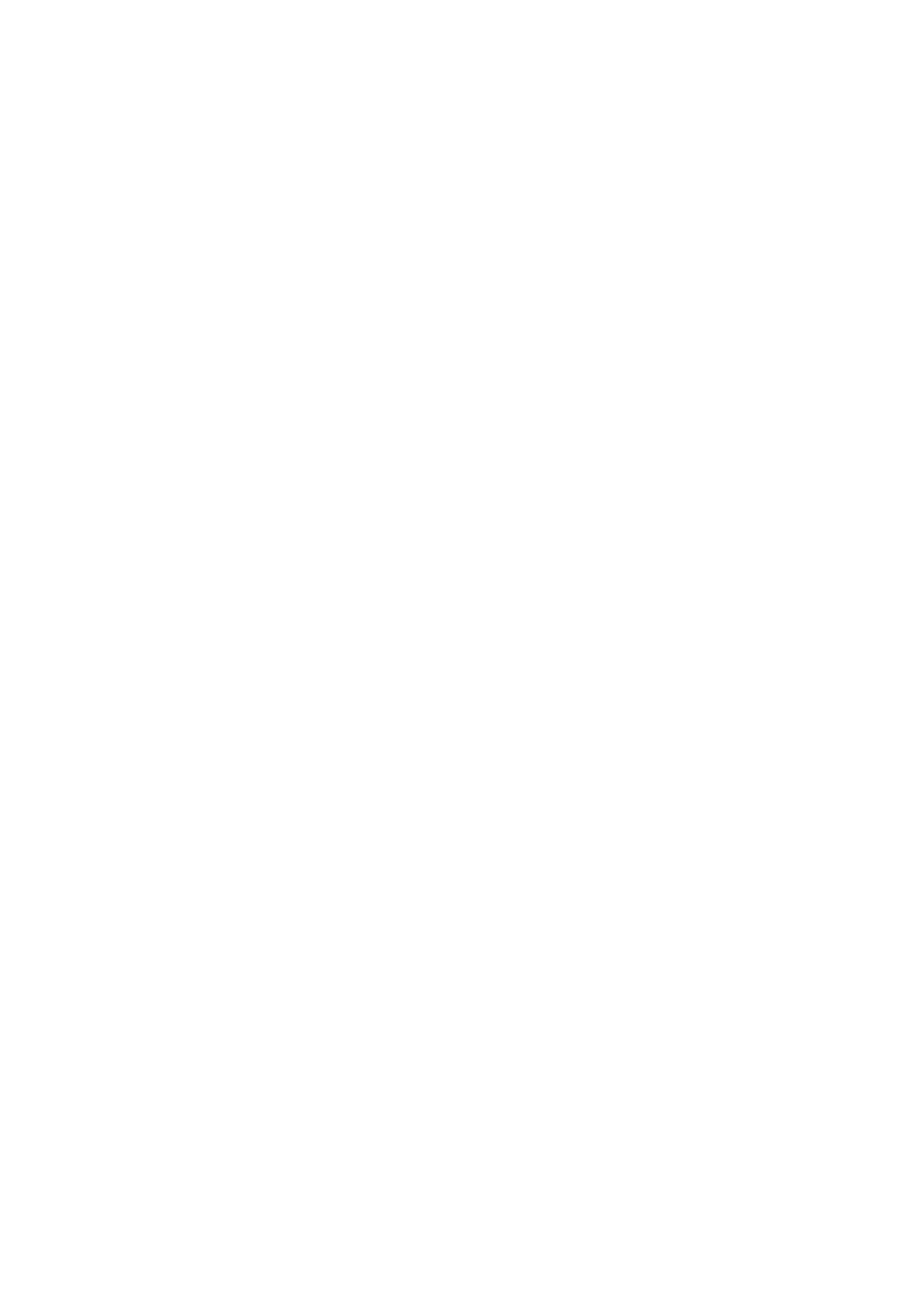

### Relations with Customers (For customers in Japan)

#### Feedback system for all types of customer input



#### EIZO Galleria

In addition to being places where we display and sell our products, our EIZO Galleria locations enable us to talk with customers directly and help them to understand our environmental activities and the environmental features of our products. We also host events and seminars as a way to encourage communication with customers.

#### **1. ColorEdge Seminars**

We hold presentations on using our ColorEdge graphics monitors for color matching aimed at photographers. These presentations explain how to use software such as Adobe® Photoshop® to display, print, and do color matching on photos captured using a digital SLR camera. They also cover the superior performance of the ColorEdge and introduce our color matching solutions.

#### **2. FlexScan Seminars**

These seminars cover methods to ensure monitors display information correctly and provide hints on selecting a monitor.

#### **3. Galleria Events**

We organize regular events aimed at encouraging communication through interaction with large numbers of visitors, ranging from family groups to computer experts. Information on new products and upcoming sales campaigns is distributed to customers by direct mail in an effort to have a great number of people visit us as frequently as possible.

### Relations with Suppliers

#### Basic Stance on Procurement

We deal with suppliers in Japan and overseas on an equal opportunity basis in accordance with procurement policies based on the principle of mutual coexistence and prosperity. Some of the conditions we consider essential when evaluating suppliers are a stable management base, supply stability and ability to handle fluctuations, appropriate quality, superior technology, competitive pricing, compliance with laws and social norms, consideration for the global environment, customer service, reliable handling of environmental management substances, support for electronic transactions, and a high level of technological expertise capable of contributing to the value of our products. We select suppliers who meet the following standards:

- 1. Sound management.
- 2. Technological excellence that will contribute to the value of our products.
- 3. Appropriate quality, prices, and delivery schedules for products and materials to be supplied to us.
- 4. Stable supply capacity and ability to respond flexibly to fluctuations in demand.
- 5. Compliance with relevant laws, consideration for the environment, and active involvement in environmental preservation work.

#### EIZO Contact Center

The EIZO Contact Center provides a convenient way for customers to communicate with the company. It is staffed by nine "communicators" (personnel whose job is to speak with customers directly) organized into three liaison groups: 1. inquiries related to product purchasing, 2. inquiries related to product specifications or operation procedures, and 3. other (information on support centers, information on stores and special promotions, processing of complaints, etc.). These groups respond to customers' inquiries received by telephone, fax, and e-mail.

Details of inquiries from customers are collected in monthly batches and analyzed by a study committee for raising customer satisfaction. The results are reported to relevant departments within the company. Product suggestions are referred to planning and development personnel, and suggestions for improvements to difficult-to-understand sections of the company's web site or catalogs are passed on to the sales promotion staff. Feedback from customers thus leads to improvements in many different aspects of our operations.



### Building Bonds of Trust with Suppliers

As a manufacturing company whose main production operation is assembly, we place a high priority on controlling the quality, delivery schedules, and cost of the parts and materials we procure from suppliers and on ensuring that their operations are environmentally friendly. We provide opportunities for regular exchanges of information to ensure that we and our suppliers have a common understanding of each other's management policies and technical strategies. When needed, we provide help and support. This approach ultimately results in the achievement of substantial results and the creation of future value that neither partner could have achieved alone. We intend to

continue to build strong partnerships with suppliers through such attitudes and efforts as described above.



Materials procurement briefing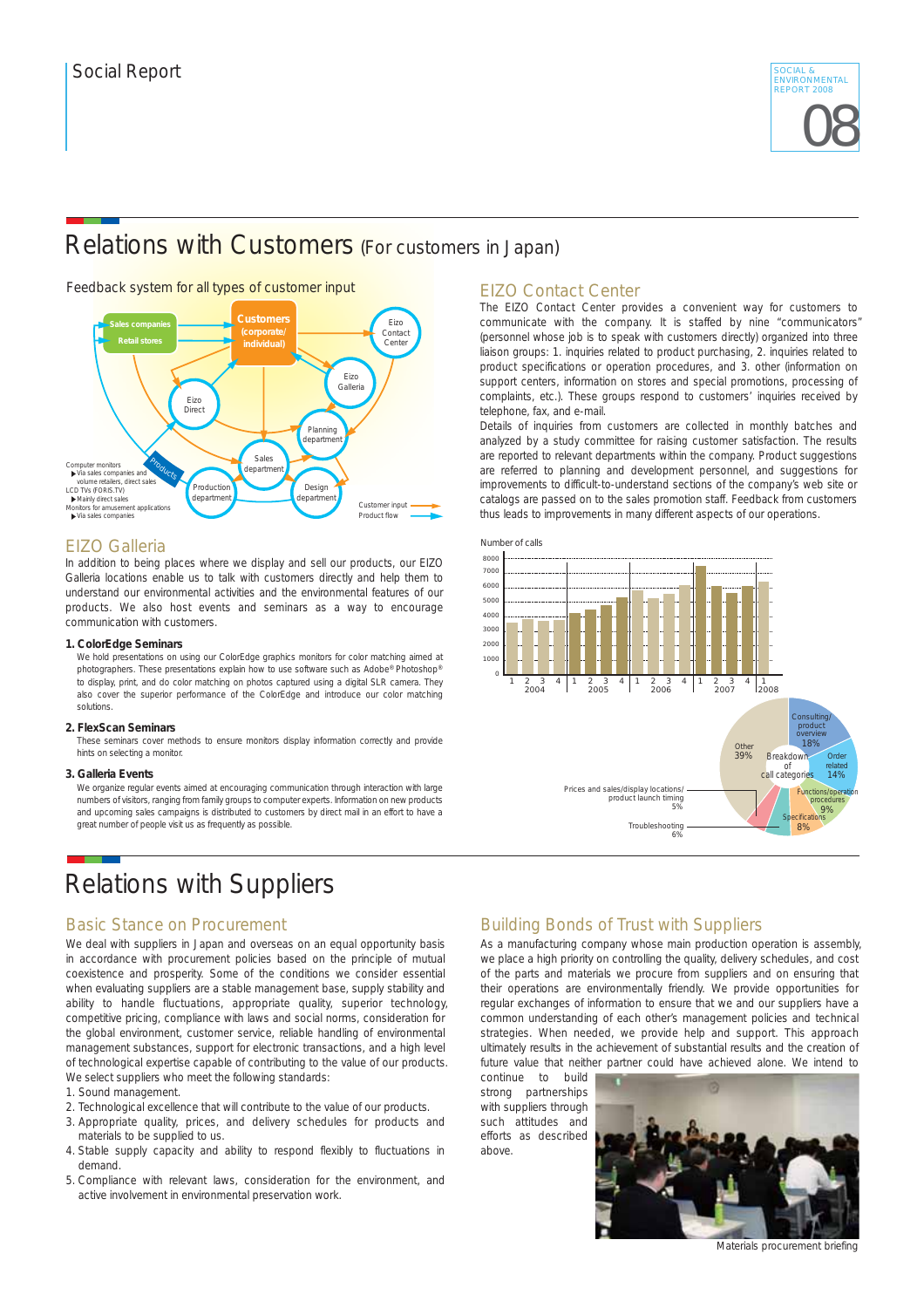### Relations with Employees

### Dealing with Occupational Hazards

We are investing significant management resources in the development. design, and production of new products. To continue to develop, design, and manufacture products of high added value, we believe it is necessary to maintain workplace safety and ensure the health of our employees. We consider this to be an important part of corporate risk management.

Our efforts to prevent workplace accidents through risk assessment began four years ago and include KYT activities (training to anticipate danger), *hiyari-hatto* activities (training dealing with close calls), and 5-S activities (training focusing on the concepts of *seiri* (sorting), *seiton* (straightening), *seiso* (sweeping and cleaning), *seiketsu* (spic and span), and *shitsuke* (sustaining)). Our health-related policies aim to sustain the psychological and physical well-being of our employees. Industrial physicians conduct individual interviews and examinations as part of a wide-ranging program to prevent lifestyle and other diseases.

Thanks in no small part to these efforts, no accidents attributable to workplace hazards, traffic hazards, or overwork have occurred at our facilities during the past decade, including fiscal 2007.

We plan to continue efforts to prevent workplace accidents before they occur, working to identify and eliminate or reduce risk factors through regular risk assessments and safety audits of new equipment, carrying out ongoing safety education, and making risk factors visible by applying labels and the like. We are also trying to eliminate untreated ailments and ensure the psychological and physical well-being of our employees by carrying out health assessments, and for the prevalence among those at risk of developing chronic physical conditions or illnesses, we arrange for more thorough testing as well as reexamination following self care.

### Employee Welfare and Related Matters

#### **Employee Welfare**

To accommodate changes in the lifestyles of employees and differing individual preferences, Eizo Nanao Corporation makes available a wide assortment of recreational facilities outside the company. There are also company sports and leisure clubs that provide employees with a chance to refresh and invigorate themselves, both mentally and physically.

#### **Achieving a Balance between Work and Family**

Eizo Nanao Corporation provides childcare support, encouraging employees to take the full maternity leave to which they are entitled and providing a system of reduced hours following their return to work. We also have introduced a flexible work time system according to type of job as well as specified days when all employees are prohibited from working overtime, all with the aim of helping to maintain an appropriate balance between work responsibilities and private time.

#### **In-House Consultation System**

As part of our efforts to promote psychological well-being in the workplace, in-house company counselors are available to employees who wish to discuss issues of concern. The counselors can also refer employees to appropriate facilities outside the company, should the situation warrant it. There is also a system in place that enables employees with long working hours to consult with company physicians. This makes it possible to identify and treat physical or psychological problems early on.

#### **Basic Policy on Safety and Health** (Safety and Health Management Regulations)

The basic policy on the safety and health of Eizo Nanao Corporation aims to create a healthy and safe working environment for all employees. This is achieved through management of risk factors related to safety and health. Specifically, we make a constant effort to identify unacceptable risk factors in the workplace and neutralize them, with the ultimate goal of eliminating workplace accidents.

#### **2** Medium-Term Plan (Fiscal 2007 to 2009)

We will undertake an overall reevaluation of our initiatives related to safety and health in response to changes in the business climate.

#### **Fiscal 2008 Slogans**

Together we can create a safe and pleasant workplace! Together we can maintain our physical and mental health!

#### **Fiscal 2008 Targets/Key Action Points and Fiscal 2007 Performance**

| Management area   | Targets/key action points                                                                | Fiscal 2007 performance                                                                |  |
|-------------------|------------------------------------------------------------------------------------------|----------------------------------------------------------------------------------------|--|
| Safety management | Reduction of unacceptable risks                                                          | Two of nine cases rated risk level V or<br>IV were reduced to risk level III or below. |  |
|                   | Key point: Boosting consciousness of potential dangers                                   | <b>Fvaluation: Good</b>                                                                |  |
| Health management | Elimination of untreated ailments                                                        | There was a tendency for participants                                                  |  |
|                   | Key point: Enhanced mental health measures and timely<br>individual intervention         | to turn in their follow-up reports late.<br>Fvaluation: Fair                           |  |
| Traffic safety    | Adherence to rules and courtesy toward others                                            | Our seatbelt inspections showed a                                                      |  |
|                   | Key point: Encouraging safe driving through "latitude"<br>and "consideration for others" | compliance rate of up to 98.6%.<br><b>Fvaluation: Fair</b>                             |  |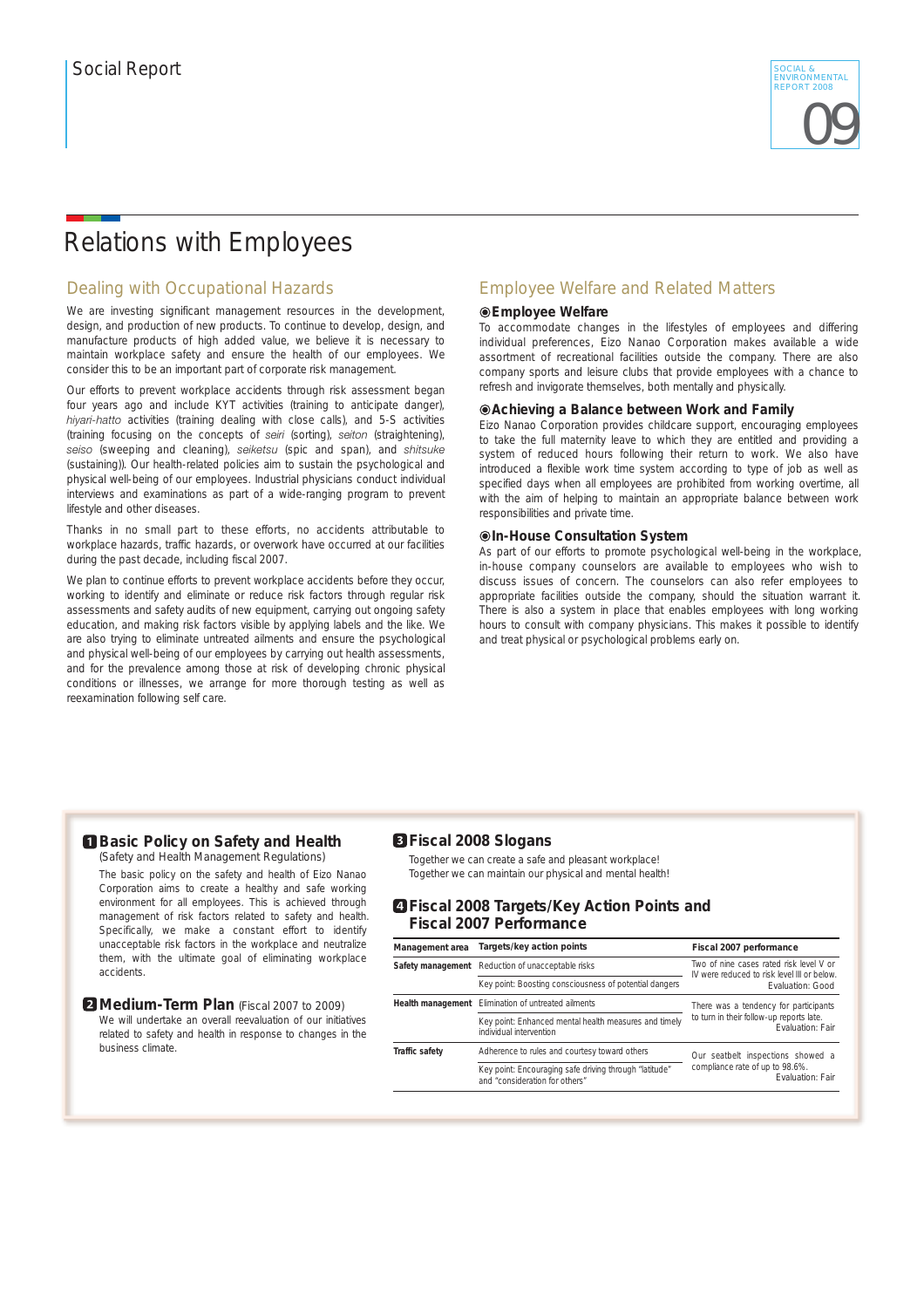

# Environmental Policy

| <b>Environmental Policy</b>                                                                                                                                                                                                                                                                                                                                                                                                                                                                                                                                                                                                                                                                                                                                                                                                                                                                          |
|------------------------------------------------------------------------------------------------------------------------------------------------------------------------------------------------------------------------------------------------------------------------------------------------------------------------------------------------------------------------------------------------------------------------------------------------------------------------------------------------------------------------------------------------------------------------------------------------------------------------------------------------------------------------------------------------------------------------------------------------------------------------------------------------------------------------------------------------------------------------------------------------------|
| We, Eizo Nanao Corporation, are aware that our products have a significant impact on the environment.                                                                                                                                                                                                                                                                                                                                                                                                                                                                                                                                                                                                                                                                                                                                                                                                |
| In our product development work we therefore consider friendliness to the environment to be part                                                                                                                                                                                                                                                                                                                                                                                                                                                                                                                                                                                                                                                                                                                                                                                                     |
| and parcel of product quality. We endeavor to supply our customers worldwide with products developed to                                                                                                                                                                                                                                                                                                                                                                                                                                                                                                                                                                                                                                                                                                                                                                                              |
| common specifications that meet or exceed the environmental requirements of individual countries as well as                                                                                                                                                                                                                                                                                                                                                                                                                                                                                                                                                                                                                                                                                                                                                                                          |
| our own environmental standards. We are conscious of the importance of environmental preservation                                                                                                                                                                                                                                                                                                                                                                                                                                                                                                                                                                                                                                                                                                                                                                                                    |
| as a common issue for all humankind and pledge to do our utmost to protect the environment in all aspects                                                                                                                                                                                                                                                                                                                                                                                                                                                                                                                                                                                                                                                                                                                                                                                            |
| of our corporate operations.                                                                                                                                                                                                                                                                                                                                                                                                                                                                                                                                                                                                                                                                                                                                                                                                                                                                         |
| We endeavor to constantly remain up to date on and to strictly adhere to environmental laws and<br>standards applicable to our corporate operations and products, as well as other environmental<br>preservation requirements of society at large. We determine environmental objectives and targets<br>based on a clear understanding of such requirements as well as the environmental impact of our<br>corporate operations and products. These objectives and targets are reviewed on a regular basis to<br>achieve ongoing improvement of our environmental management system and performance.<br>At the research and development stage, we pay careful attention to the design of our products to<br>minimize the consumption of resources and energy, ensure ease of recycling, and reduce the volume<br>of toxic substances. Our aim is a continuous raising of our environmental standards. |
| In our corporate operations we give due consideration to conserving energy and resources. We work<br>З<br>to reduce the volume of waste products generated by our operations and to dispose properly of all<br>waste generated. We are engaged in positive efforts to promote the collection and recycling of used<br>products discarded by consumers.                                                                                                                                                                                                                                                                                                                                                                                                                                                                                                                                               |
| We constantly monitor the latest information related to the environment through our information<br>4<br>network, which includes our overseas facilities and affiliated companies. We endeavor to share<br>information appropriately by disclosing and disseminating details of our own environmental initiatives,<br>and we work with others in common efforts aimed at preserving the environment.                                                                                                                                                                                                                                                                                                                                                                                                                                                                                                  |
| We educate all company members and strive to deepen their awareness of environmental matters,<br>while creating members of a team that will be committed to the effective use of natural resources and<br>energy, and to the protection of our global environment.                                                                                                                                                                                                                                                                                                                                                                                                                                                                                                                                                                                                                                   |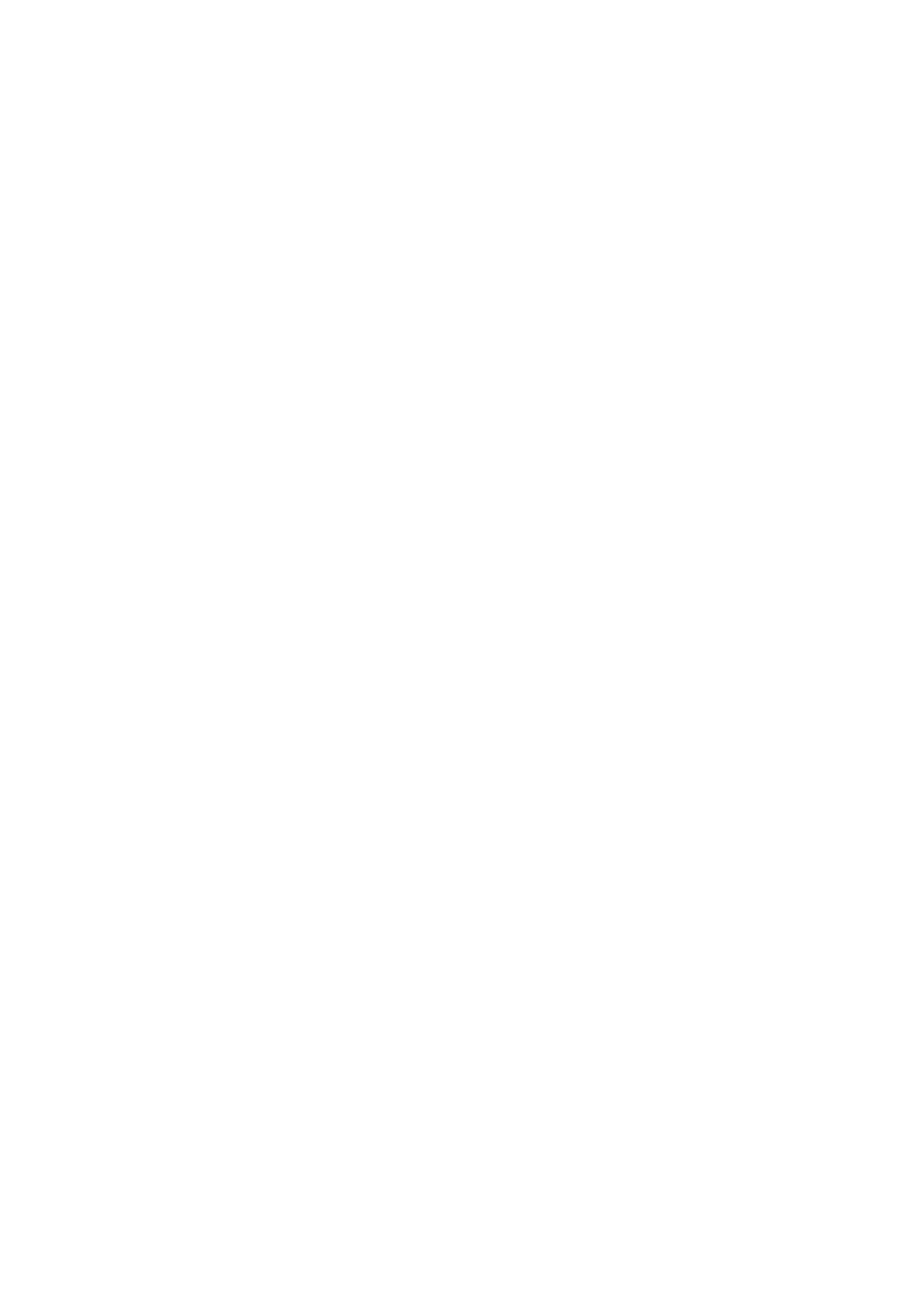

# Fiscal 2008 Companywide Environmental Targets

In response to demands related to environmental standards for our increasingly diverse range of products, the framework used until fiscal 2007 of corporate initiatives and product-related initiative items has been eliminated. In its place we have adopted unified companywide environmental targets and shifted the focus of these targets from energy, resources, and waste products to environmentally friendly product design. We will continue to pursue the Fiscal 2008 Companywide Environmental Targets in the coming fiscal years as part of long-term targets.

| Environmental theme                         | <b>Issue</b>                          | Environmental objective                       | In-house environmental target                                                             |
|---------------------------------------------|---------------------------------------|-----------------------------------------------|-------------------------------------------------------------------------------------------|
| <b>Efforts to prevent</b><br>global warming | CO <sub>2</sub> reduction             | Tracking CO <sub>2</sub> volume               | Implementation of LCA-based product assessment                                            |
|                                             |                                       | Environmentally friendly product design       | Reducing product energy consumption                                                       |
|                                             |                                       |                                               | $\blacktriangleright$ Reducing product CO <sub>2</sub> emissions                          |
|                                             |                                       | Increased transport efficiency                | Measures to increase the loading ratio                                                    |
|                                             |                                       |                                               | More compact and lightweight designs                                                      |
|                                             |                                       | Reduced power consumption                     | Reducing consumption of electricity (up to 5.6 million kWh/year)                          |
|                                             |                                       | Reduced fuel consumption                      | Reducing consumption of LPG (up to 110 t/year)                                            |
|                                             |                                       |                                               | Reducing consumption of kerosene (to 42 kL/year)                                          |
|                                             |                                       | Green procurement                             | Green purchasing of office supplies                                                       |
| Creating a sustainable<br>society           | Three R's (reduce, reuse,<br>recycle) | Reduce                                        | Reducing industrial waste (up to 210 t overall)                                           |
|                                             |                                       |                                               | Reducing consumption of paper (up to 6 t for purchases of copier paper)                   |
|                                             |                                       | Reuse                                         | Efficient resource utilization (promoting reuse of office supplies)                       |
|                                             |                                       | Recycle                                       | Using recycled plastic in products                                                        |
|                                             |                                       |                                               | Reducing environmental impact through recycling (easily disassembled design)              |
|                                             |                                       |                                               | ▶ Promoting recycling                                                                     |
| <b>Environmental issues</b>                 | Management of chemicals               | Reducing consumption of chemicals             | Management and limitation of emissions and movement of toxic substances                   |
|                                             |                                       | Green procurement<br>(management of chemicals | Compliance with JGPSSI Chemical Substances Survey Guidelines Ver. 3.0                     |
|                                             |                                       | used in products)                             | ▶ Compliance with JGPSSI Guidelines for the Management of Chemical Substances in Products |
| Environmental<br>communication              | Maintaining communication             | Corporate activity report                     | Disclosure of product environmental information                                           |
|                                             |                                       |                                               | Sisuing of corporate Environmental Report                                                 |
|                                             |                                       | Survey of market trends                       | Survey of environmental technology                                                        |
|                                             |                                       | Education and training                        | Implementation of employee education                                                      |
| Environmental<br>compliance                 | Compliance with<br>environmental laws | Standards compliance                          | Support for REACH Regulation                                                              |
|                                             | and standards                         |                                               | Support for TCO standard                                                                  |
|                                             |                                       |                                               | Support for EuP Directive                                                                 |
|                                             |                                       |                                               | Support for Law Concerning the Rational Use of Energy                                     |
|                                             |                                       | Eizo environmental labeling                   | Support for Eizo Eco Products                                                             |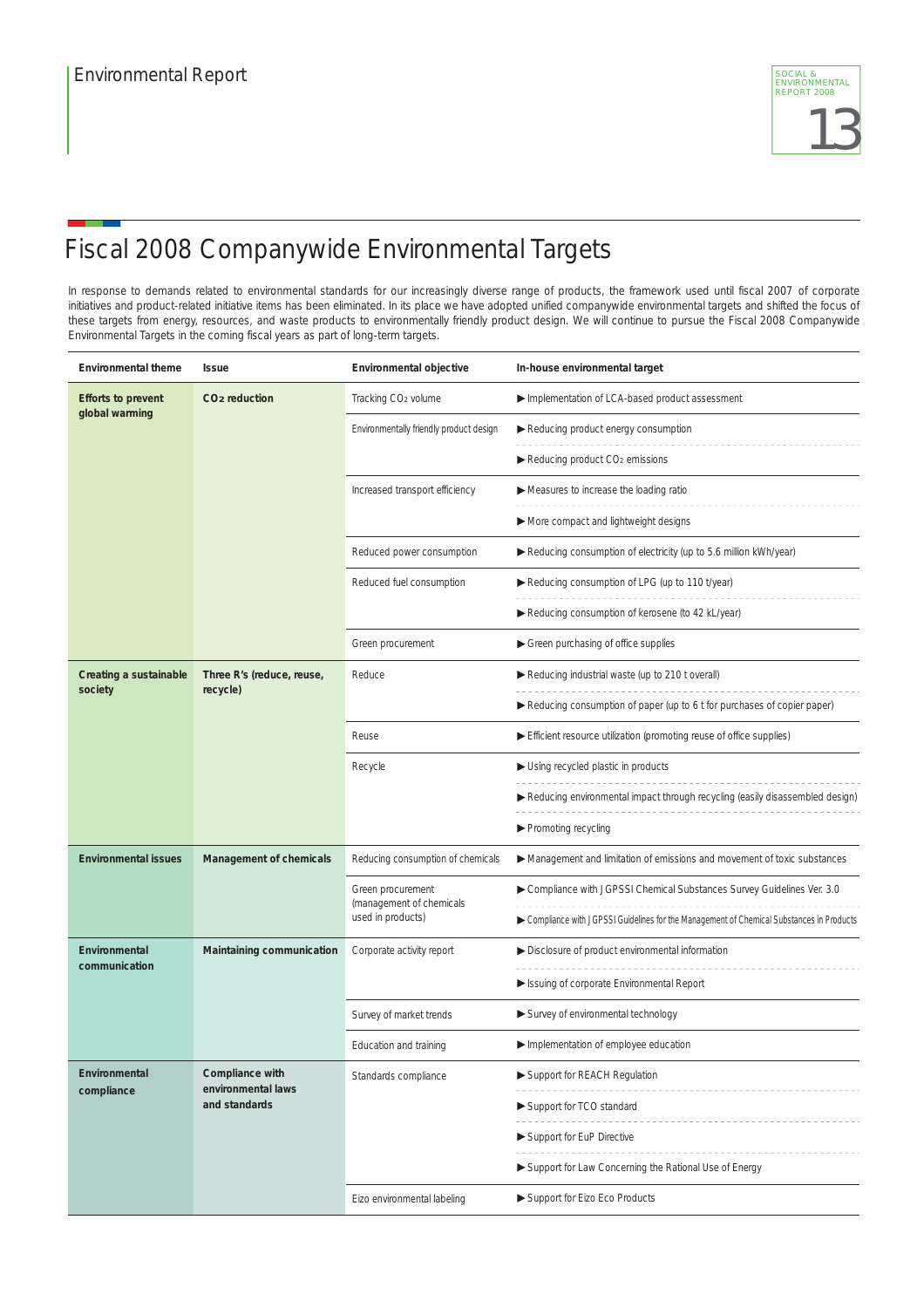# Environmental Accounting

| <b>Environmental Preservation Costs</b><br>(Unit: ¥1,000)   |                                                                                                                                                                                |             |                |                |             |                            |          |
|-------------------------------------------------------------|--------------------------------------------------------------------------------------------------------------------------------------------------------------------------------|-------------|----------------|----------------|-------------|----------------------------|----------|
| Category                                                    | <b>Main initiatives</b>                                                                                                                                                        | Investment  |                |                | Investment  |                            |          |
|                                                             |                                                                                                                                                                                | Fiscal 2007 | Fiscal 2006    | Fiscal 2005    | Fiscal 2007 | Fiscal 2006<br>Fiscal 2005 |          |
| 1. Business-area costs                                      |                                                                                                                                                                                | $\Omega$    | $\overline{0}$ | $\Omega$       | 293,495     | 33,178                     | 35,208   |
| 1-1 Pollution prevention costs                              | Soot measurement and combined tank management costs                                                                                                                            | 0           | $\overline{0}$ | $\overline{0}$ | 569         | 2,930                      | 1,539    |
| Breakdown<br>1-2 Global environmental<br>preservation costs | Upgrading of climate control systems and lighting fixtures,<br>overhauling and inspection of KHP air conditioner outdoor<br>units, sewerage operations beneficiary defrayment  | $\Omega$    | $\overline{0}$ | $\theta$       | 251,142     | 12,640                     | 18,205   |
| 1-3 Resource recycling costs                                | Cost of recycling, processing, and disposing of waste products                                                                                                                 | $\theta$    | $\overline{0}$ | $\theta$       | 41,784      | 20,538                     | 17,003   |
| 2. Up- and downstream costs                                 | Product recovery and recycling, costs of recycling<br>packaging                                                                                                                | $\Omega$    | $\overline{0}$ | $\theta$       | 12,963      | 11,580                     | 9,764    |
| 3. Management activity costs                                | Costs of environmental impact and monitoring,<br>Environmental Report production, ISO 14001 auditing,<br>landscaping of grounds, employee education                            | $\theta$    | $\overline{0}$ | $\theta$       | 24,953      | 13,101                     | 13,934   |
| 4. R&D costs                                                | Environmentally aware design, green procurement support<br>system, green procurement LCA related costs, TCO certification,<br>measurement of volatile organic compounds (VOCs) | 30,074      | 21,642         | 15,936         | 6,485       | 7,073                      | 42,612   |
| 5. Community outreach costs                                 | Contributions to environmental groups                                                                                                                                          | $\theta$    | $\overline{0}$ | $\Omega$       | 3,381       | 3,313                      | 5,418    |
| 6. Environmental restoration costs                          | Costs of restoring the natural environment                                                                                                                                     | $\Omega$    | $\overline{0}$ | $\Omega$       | $\theta$    | 178                        | $\Omega$ |
| <b>Total</b>                                                |                                                                                                                                                                                | 30,074      | 21,642         | 15,936         | 341,277     | 71,353                     | 108,475  |

|                | <b>Economic Effects (Actual Effects) of Environmental Preservation Measures</b>                                              | (Unit: ¥1,000) |
|----------------|------------------------------------------------------------------------------------------------------------------------------|----------------|
|                | Description of effect                                                                                                        | Amount         |
| Profit         | Business income from recycling of waste products generated by major business operations and recycling of used products, etc. | 564            |
|                | Reduction in energy costs achieved through better energy efficiency                                                          |                |
| Cost reduction | Reduction in waste processing costs achieved through better resource efficiency and recycling                                |                |
| Total          |                                                                                                                              | 564            |

In fiscal 2007, investment costs associated with environmental preservation totaled ¥30.07 million, an increase of 39% from the previous year. Environmental preservation expenses came to ¥341.27 million, an increase of 378.3% from the year before. The economic effects of our environmental preservation efforts totaled ¥0.56 million. The largest share of total investment was research and development costs, including expenses associated with compliance with environmental standards and the green procurement support system. The largest share of expenses was for business-area costs for upgrading the climate control systems of the plant buildings.

#### **Scope of accounting:** Eizo Nanao Corporation

(as covered by Social and Environmental Report)

**Period covered:** April 1, 2007 – March 31, 2008

**Investment:** Amount applied for the current term under the depreciation scheme used for financial accounting

**Expenses:** Personnel costs, material costs, depreciation, other expenses

**Depreciation costs:** Included in cost of goods acquired in fiscal 2005, 2006, and 2007 according to the depreciation scheme used for financial accounting for fiscal 2007

#### **The Environmental Accounting Guidebook 2005 Edition was used for reference when compiling the above figures.**

Research and development operations include elements related to environmental preservation considerations. However, due to the difficulty of tracking direct environmental preservation costs, the costs of equipment, prototype products, etc., related to R&D work is not included in the expenses total (except for R&D work expressly for the purpose of environmental preservation).

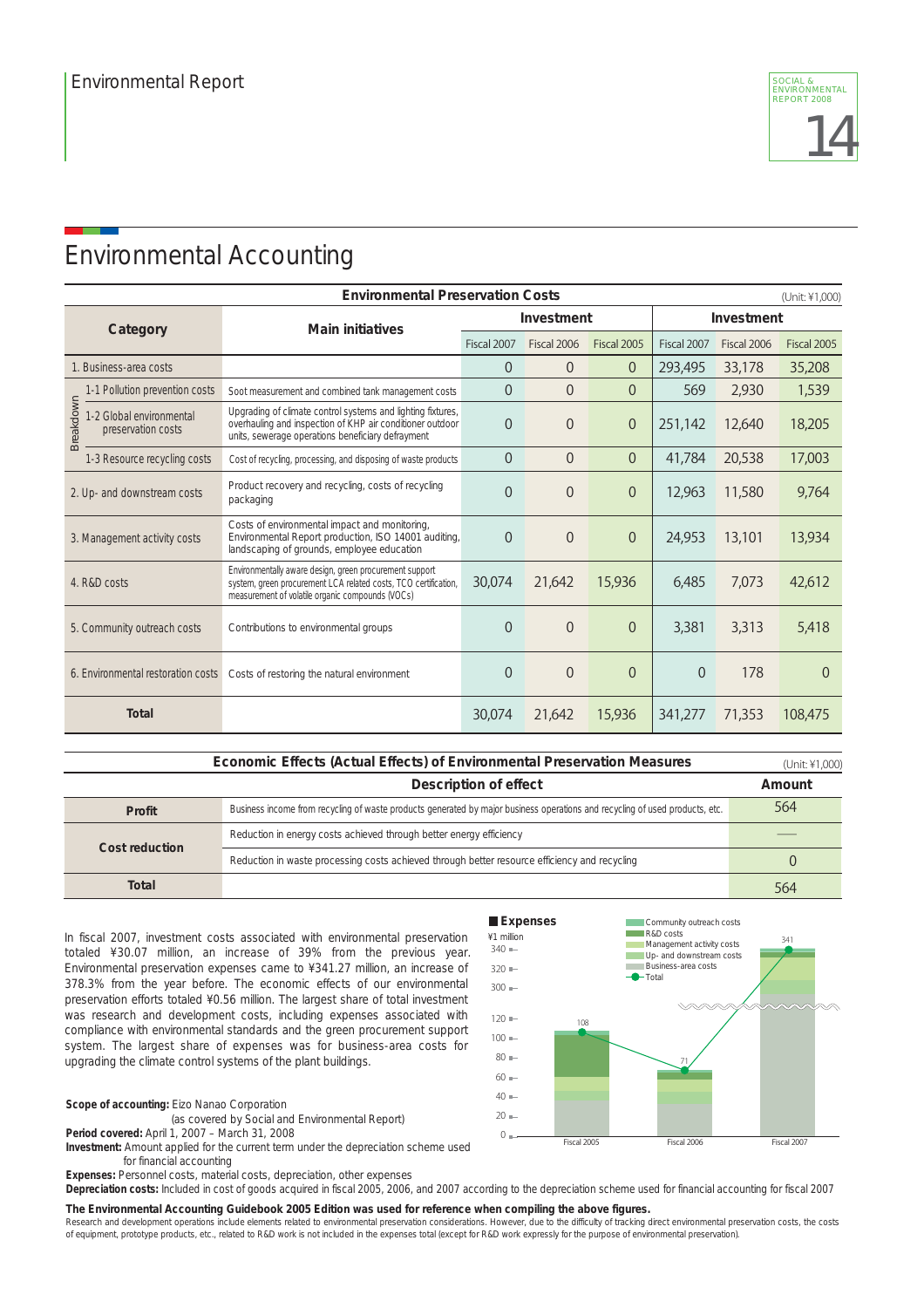

# Environmental Management System

#### **Operation of Environmental Management System**

After establishing an environmental management system under our Environmental Policy, we obtained ISO 14001 certification in July 1998, and the management system has been updated three times since then. In the past it operated through the cooperation of two organizations, one of which worked to improve the environmental performance of our corporate operations and the other concentrated on enhancing the environmental compliance of our products. In April 2008 these two organizations were merged in order to focus on making our products more environmentally friendly, since our in-house systems to deal with waste and reduce resource and energy consumption are now well advanced. Now our environmental management system concentrates on product-centered environmental initiatives. The environmental management system of Eizo Nanao Corporation operates at our five business locations and two Eizo Galleria locations in Japan.

#### **Environmental Auditing**

During fiscal 2007, the internal auditing system verified that the company's environmental preservation efforts continue to be carried out appropriately under the environmental management system. Efforts to make our products environmentally compliant, a major emphasis at the company, are being promoted continuously and in planned fashion based on EU directives and laws.

Work to develop products complying with the 2009 version of our in-house Eizo Eco Products standards is being actively promoted. In addition, preparations have begun to ensure compliance with the EU EuP Directive, as is now required. In our corporate activities, new buildings have been completed and there is a trend toward increased energy consumption (particularly electric power). Fiscal 2008 marks the first year of Japan's commitment under the Kyoto Protocol, and we at Eizo Nanao Corporation plan to redouble our efforts to conserve energy and to help prevent global warming.

An external audit conducted in fiscal 2007 found that efforts related to "reducing waste paper, proper processing of waste products, and energy conservation" were well-established within the company. Though these efforts will continue, the auditors suggested a shift of focus in future toward identifying environmental

aspects that are closely linked to our business operations. In response, we have begun a reassessment of our environmental management system for fiscal 2008 and beyond.



Audit

### **Environmental Risk Management**

#### ■ Facility Management

Some of our facilities are covered by the Air Pollution Control Law. As a fundamental policy, they establish their own management standards, regardless of whether or not their operations are on a scale that makes them subject to legal requirements. (Detailed measurement data can be viewed on the Eizo Nanao Corporation web

site.) As in previous years, none of our facilities exceeded their management standards in fiscal 2007. In addition, drills are carried out once a year to practice emergency procedures for dealing with accidents that could cause air pollution, such as leaks in the oil supplies of climate control systems or abnormal combustion in boiler systems. Starting in October 2007, an overhaul was undertaken of the climate control systems in our production plants. The new systems are powered by LPG, which produces less carbon dioxide and air pollution than fuel oil A.



#### Emergency response drill

#### ■**Waste Processing**

All waste generated by the company is processed by other companies on a contract basis. As a generator of waste, we have a responsibility to ensure that the contractors we hire dispose of it in a proper manner. For this reason we carry out on-site inspections of the intermediate and final waste processing contractors we employ. We also take measures to assure that private information on customers is handled and protected properly because the collection of used products involves such information. In fiscal 2007, our inspections showed that processing was being carried out appropriately by all of the contractors.

### Environmental Education

#### **Environmental Education Initiatives in Fiscal 2007**

In fiscal 2007, new and existing employees participated in educational programs, and training was provided for area environmental education instructors.

Since fiscal 2008 marks the first year of Japan's commitment under the Kyoto Protocol, our educational program for employees included a video presentation on efforts to prevent global warming. To further boost environmental consciousness, information on the themes of "food mileage" to cut CO<sub>2</sub> emissions and "LCA" at Eizo Nanao Corporation was presented on a web page hosted on the company intranet.

- ▶New employees participating in education programs: 60
- ▶ Other employees participating in education programs: 1,026
- ▶ Area environmental education instructors participating in training: 20

#### **Strict Compliance with Laws and Regulations**

The company daily monitors new developments in laws and regulations pertaining to our corporate operations. This information is also summarized on the company's intranet web site so that employees can check the laws and regulations that cover the tasks they are involved in.

In fiscal 2007, we were not in violation of any environmental laws or regulations, and there were no fines or unfavorable court settlements. There were no significant environmental accidents at company facilities, and no complaints were received from local residents regarding environmental matters.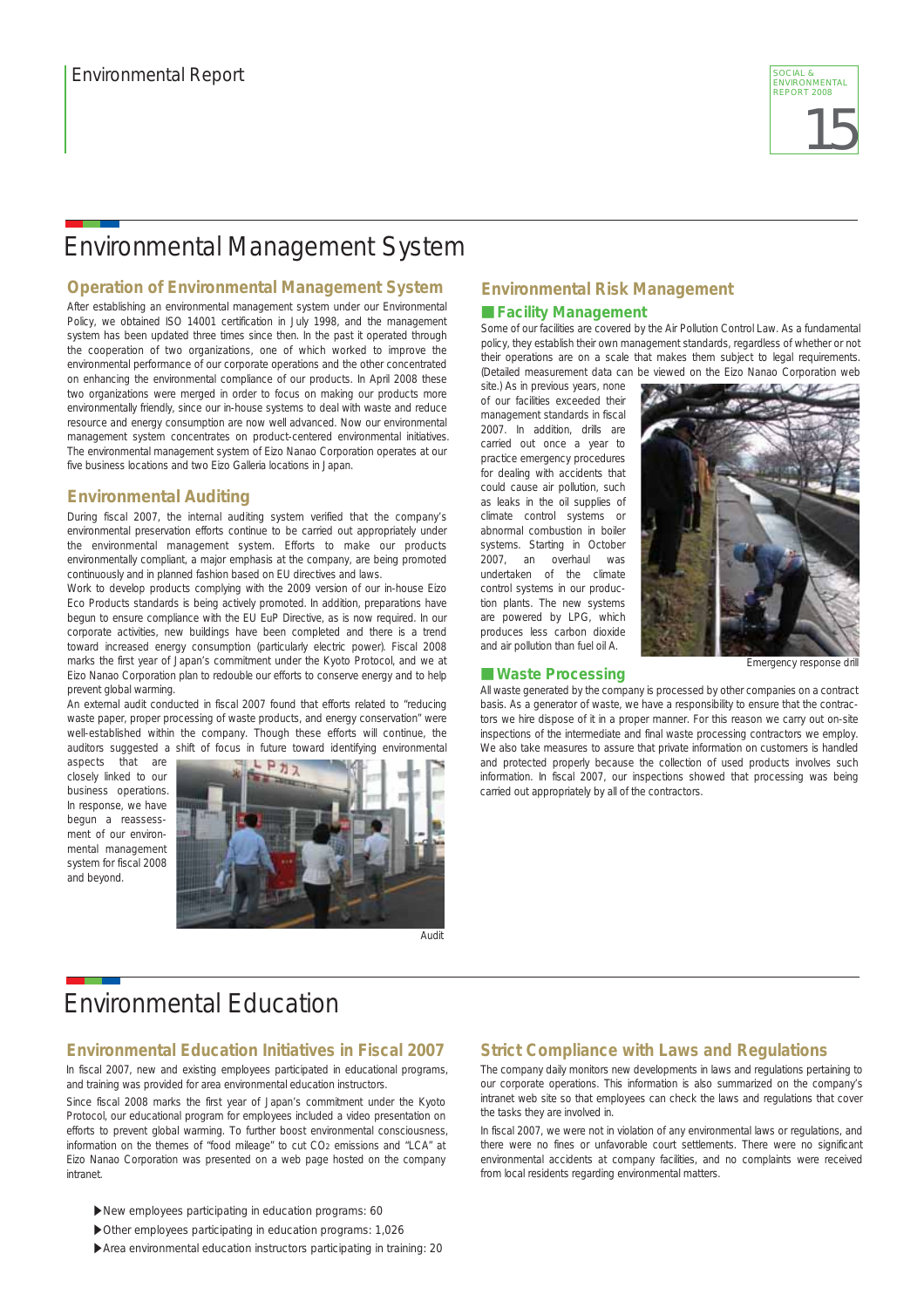

# Efforts to Prevent Global Warming

In fiscal 2007, our total energy input increased by 17.9% year on year.

#### **Greenhouse Gas Emissions**

|                       | CO <sub>2</sub> emissions                 | t-CO3<br>$3.000 -$<br>3.7 |
|-----------------------|-------------------------------------------|---------------------------|
| Fiscal 2008 target    | 2.700 t                                   |                           |
| Fiscal 2007 target    | Limit increase up to 42% over fiscal 1996 |                           |
| Fiscal 2007 results   | 32.2% increase                            |                           |
| Achieved/not achieved | Yes                                       | $2,000$ $-$               |
| Base year             | Fiscal 1996                               |                           |

Of six types of greenhouse gases, the company produces carbon dioxide (CO2), methane (CH4), and dinitrogen oxide (N2O), the output volume of which we track in carbon dioxide equivalency values. Note that the electricity conversion factor was updated in fiscal 2007 to match the figures publically announced by the power company. The new conversion factor is larger, so the increase in greenhouse gas emissions appears larger than the increase in energy usage.

### **Energy Usage**

|                                      | Electricity                                   | Fuel oil A               | Kerosene                                  | LPG               |
|--------------------------------------|-----------------------------------------------|--------------------------|-------------------------------------------|-------------------|
|                                      | Fiscal 2008 target   Limit to 5.6 million kWh | __                       | Limit to 42 kL                            | Limit up to 110 t |
|                                      | Fiscal 2007 target   Limit to 6.8 million kWh | $\overline{\phantom{a}}$ | Limit increase up to 30% over fiscal 2001 | Limit up to 170 t |
| Fiscal 2007 results 5.83 million kWh |                                               | 1,000L                   | 22.8% increase                            | 65t               |
| Achieved/not achieved                | Yes                                           |                          | Yes                                       | Yes               |
| Base year                            | Fiscal 1996                                   | Fiscal 1996              | Fiscal 2001                               | Fiscal 2005       |

Note: LPG for headquarters climate control system

In fiscal 2007, there were worries of a large increase in energy consumption due to the opening of a new building for development and design work as well as the accompanying increase in personnel, but we were able to meet our targets through reductions in climate control energy use from upgrades to existing facilities and central monitoring. The new climate control systems are fueled by LPG, which produces less CO2 than fuel oil A. This has increased consumption of LPG, but fuel oil A has been phased out entirely. We plan to continue to work toward the twin aims of a comfortable workplace environment and energy efficiency by controlling the temperature and humidity in individual rooms remotely via the central monitoring system.

#### **Examples of Efforts**

- Remote control of climate control equipment via central monitoring system
- Adjustment of temperature and humidity based on workplace environment measurements carried out in summer and winter
- Companywide shutdown of climate control systems (during nighttime hours)

# Resource Conservation

#### **Paper Usage**

|                       | Copier paper                   | Printer paper   |
|-----------------------|--------------------------------|-----------------|
| Fiscal 2008 target    | Limit up to $6t$               |                 |
| Fiscal 2007 target    | 50% reduction over fiscal 1996 |                 |
| Fiscal 2007 results   | 36.2% reduction                | 96.2% reduction |
| Achieved/not achieved | No                             |                 |
| Base year             | Fiscal 1996                    | Fiscal 1996     |

It was decided that in fiscal 2007, as in the previous year, the volume of copier paper purchased would be 50% less than the base year level. Purchases continued to decrease as a result of efforts to promote the use of electronic media and publicity aimed at reductions, but we again failed to reach our target. In fiscal 2008, we will continue advancing the use of electronic media in document management. The target for fiscal 2008 will be the same as that for fiscal 2007, but will now be based on volume. EDP paper has been removed from the list of environmental targets due to the small purchase volume.

#### **Water Usage**

The company uses groundwater exclusively. No water is used in manufacturing processes, but a large volume of water is used for snow abatement in winter and for watering plants in summer. The volume of water used can change dramatically due to weather conditions. We have therefore not set a target but will continue to track usage trends. The summer usage volume has been increasing and the winter usage volume decreasing for the past several years, perhaps as a result of global warming.





Diesel oil: Consumption by company vehicles and snowplows LPG: Consumption by climate control system

FY 2006 FY 2007

20,741

21,606



FY 2002 FY 2003 FY 2005 FY 2004

12,190

13,807

15,066 13,748

 $10.000 0 -$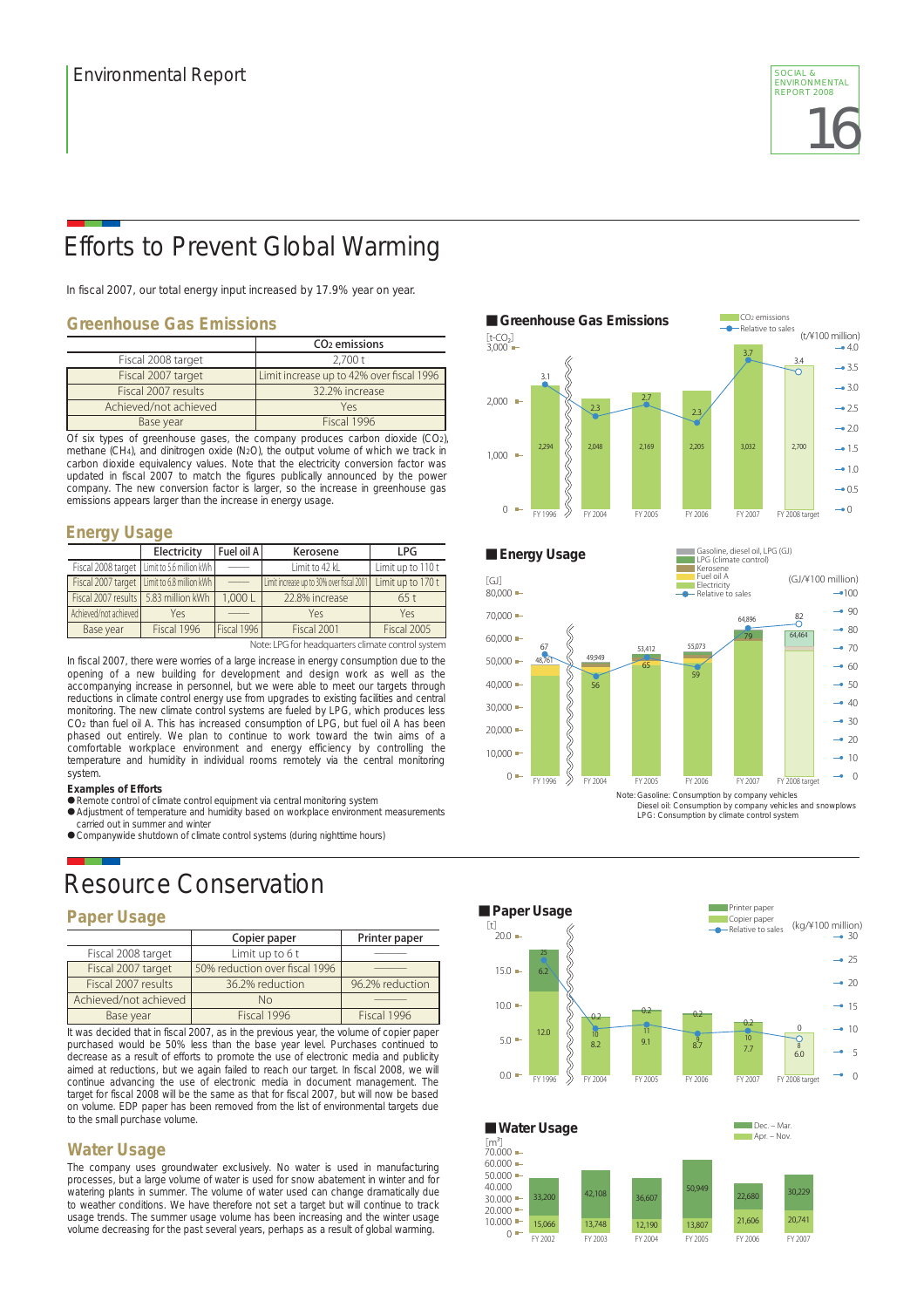

### Reducing Waste

#### **Industrial Waste**

|                       | Industrial waste volume        | Recycling rate |
|-----------------------|--------------------------------|----------------|
| Fiscal 2008 target    | Reduction up to 210 t          | 96%            |
| Fiscal 2007 target    | 17% reduction over fiscal 1996 | 95%            |
| Fiscal 2007 results   | 4% reduction                   | 97%            |
| Achieved/not achieved | No                             | Yes            |
| Base year             | Fiscal 1996                    |                |

In fiscal 2007 the recycling rate was 97%, and we reached our target for that initiative. However, the total volume of waste increased substantially, preventing us from meeting that target. This is due to the upward trend in imports of large-format component parts as the screen size of our products increase. As a result, the volume of Styrofoam (up 35% from the previous year) and waste plastic (up 25% from the previous year) from packaging has grown. We work with waste processing companies to collect waste Styrofoam, melt it down, and then mold it into chips that can be used as a raw material for new plastic products. Some of this resource is also used as Styrofoam in the packaging of our products. In fiscal 2008 we will endeavor to reduce the volume of waste plastic and increase that of waste products with commercial value.

Note that as of April 2008 wood scraps (from wood pallets) are being treated as industrial waste rather than general waste, in response to changes in the law, and that this will result in a corresponding increase in the volume of industrial waste reported for fiscal 2008.







### **General Waste**

In fiscal 2007, output of burnable trash increased by 17% from the previous year while output of wood scraps rose 81% due to an increase in the amount of component parts imported. This resulted in an overall increase of 52%. Note that due to changes in the law wood scraps (from wood pallets) are being treated as industrial waste as of April 2008. This will result in a corresponding decrease in the volume of general waste reported for fiscal 2008.

■ Items Discarded as General Waste

- Burnable trash: Grass clippings, office provisions (used tea, etc.), non-recyclable
- items (carbon paper, thermal paper), indoor footwear, etc.
- Non-burnable trash: Plastic office supplies
- Wood scraps: Shipping pallets for raw materials
- Note: The definitions of waste products were revised effective fiscal 2006, and as a result non-burnable trash that was previously treated as industrial waste is now included in the totals for general waste.

### **Paper Recycling**

Waste cardboard, which constitutes about 90% of our recycled paper total, is used as a packing material for imported components and disposed of in-house. The volume of recycled waste cardboard decreased 16% from the previous year, one reason being a shift from cardboard to Styrofoam as the packing material for some of the parts and materials we import for use in our products.

We collect used paper from offices and purchase recycled products (toilet paper) from Office Paper Recycle Kanazawa as part of our community-oriented recycling efforts.

#### ■**General Waste** (kg/¥100 million)  $[f]$ Wood scraps 40 Non-burnable trash  $• 40$  $35 =$ **Burnable trash** Relative to sales  $• 35$  $30 -$ 33 34 32 1.1  $-30$ 29 29.7  $25 -$ 11.0 6.4 16.4  $-0.25$  $20 -$ 1.3 20  $15 -$ 1.5 0.0 28.1  $0.\overline{0}$ 15 RRRAR  $10 -$ 10 17.7 10 15.8 15.3 13.6 0.9 5 5 5.6  $0 \Omega$ FY 2006 FY 1999 FY 2003 FY 2004 FY 2005 FY 2007

■**Paper Recycling**

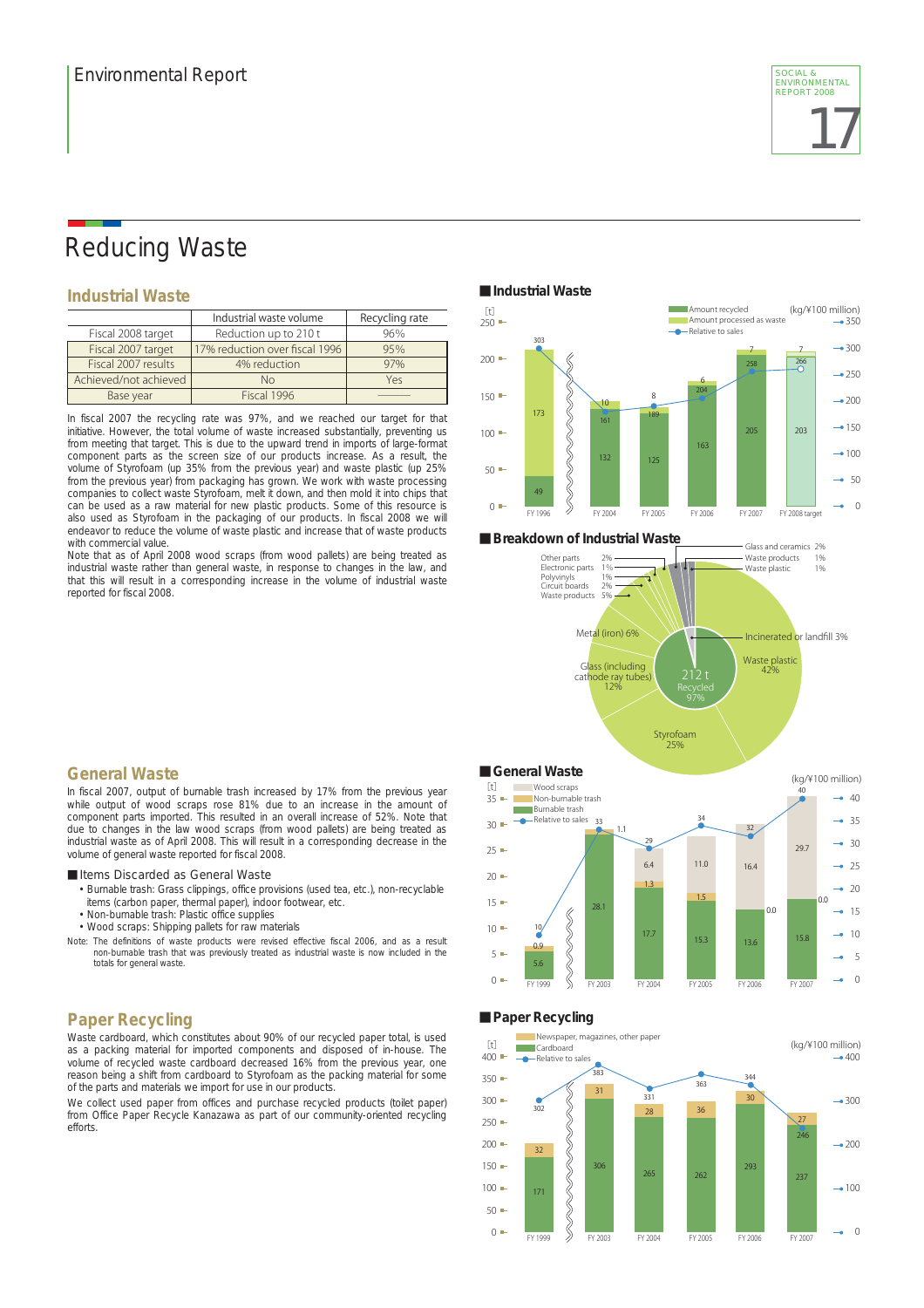

# Collection and Recycling of Used Products (For customers in Japan)

#### **Collection and Recycling of Commercial Products**

A product collection and recycling system was set up in July 2001 under the Waste Disposal Law and the Law for Promotion of Effective Utilization of Resources. The collection and recycling regime it establishes is targeted at products marketed to commercial customers. The collected products are disassembled, crushed, and sorted by recycling contractors, and the resulting raw materials are reused in the manufacture of new products. In March 2005, collection and recycling began under a Designated Wide-Area Recycling Industrial Waste System certified by the Japanese Ministry of the Environment. In fiscal 2007, the number of products collected decreased 34% from the

previous year because there were fewer collection requests than usual from large-volume customers. We aim to promote collection and recycling to customers as part of our sales promotion activities in fiscal 2008.

| Collection of Commercial Products (April 2007–March 2008) |      |                                                                    |      |                       |
|-----------------------------------------------------------|------|--------------------------------------------------------------------|------|-----------------------|
|                                                           |      | Volume collected Quantity collected   Volume recycled  <br>(units) |      | Recycling rate<br>(%) |
| CRT monitors                                              | 80   | 244                                                                | 5.36 | 670                   |
| LCD monitors                                              | 0.36 | 29                                                                 | 0.33 | Q12                   |



### **Collection and Recycling of Household Products**

In October 2003, a product collection and recycling system for individual customers was set up under the Waste Disposal Law and the Law for Promotion of Effective Utilization of Resources.

The number of collection requests has been increasing year by year as the collection system has become established, but in fiscal 2007 there was a decrease (of approximately 3%) from the previous year. In fiscal 2008, we will promote collection and recycling to individual as well as corporate customers as part of our sales promotion activities.

We mail "PC recycling mark" stickers corresponding to previously purchased monitors to customers who request them. Monitors bearing these stickers can be disposed of without any additional cost to the customer.

| Collection of Commercial Products (April 2007-March 2008)                                   |      |       |     |     |
|---------------------------------------------------------------------------------------------|------|-------|-----|-----|
| Volume collected Quantity collected   Volume recycled  <br>Recycling rate<br>(units)<br>(%) |      |       |     |     |
| <b>CRT</b> monitors                                                                         | 58.2 | 2.332 | 392 | 674 |
| <b>LCD</b> monitors                                                                         | 184  | 290   | 1 5 | 812 |



### **Collection of CRT TV upon Purchase of LCD TV**

Our FORIS.TV® line of LCD TVs went on sale in March 2004. In this regard, we are offering customers purchasing a new FORIS.TV® from us a deal under which we will collect and dispose of their old CRT TV. We are extending this offer as a retailer under the Electrical Household Appliances Recycling Law.

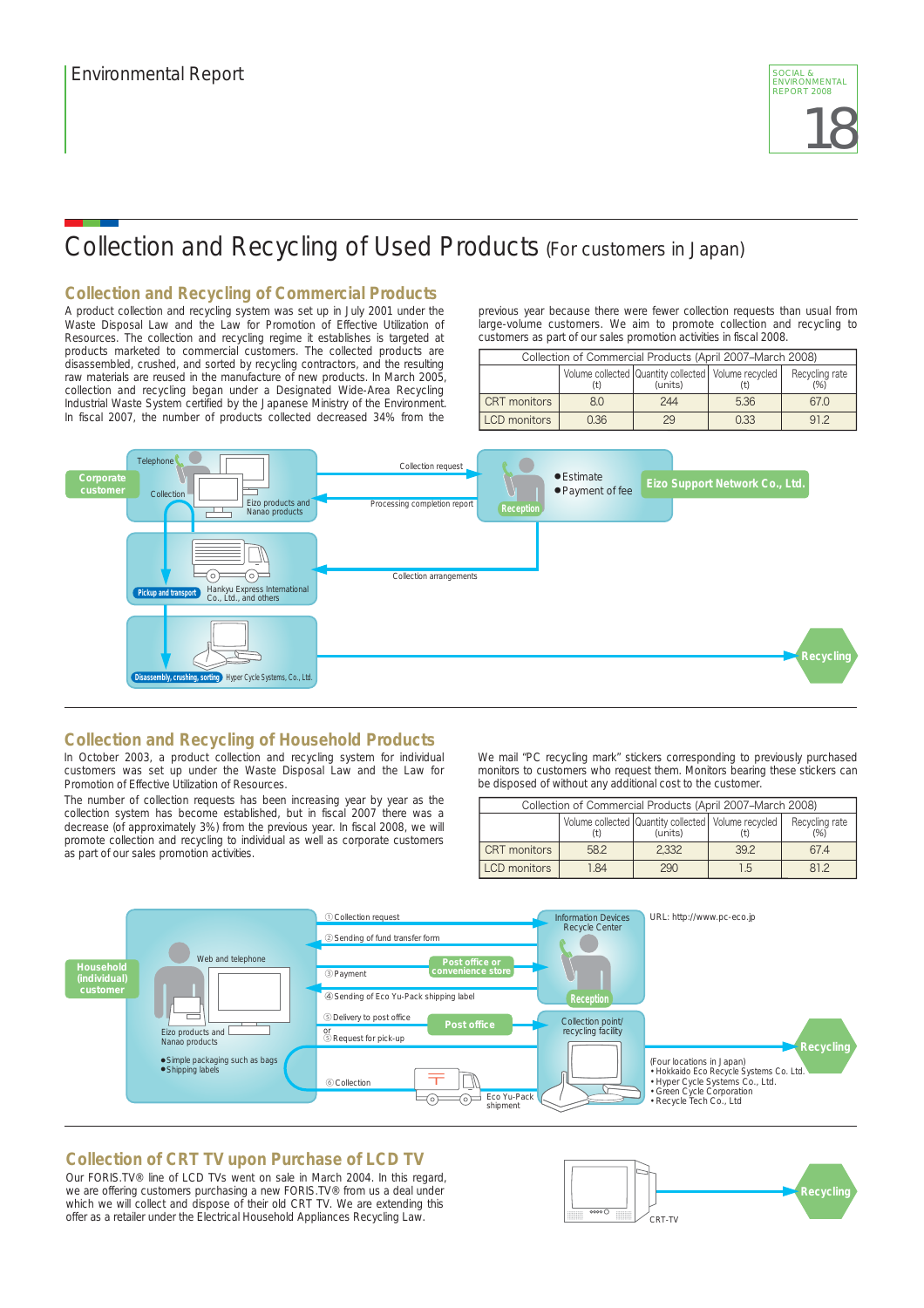

### Environmental Initiatives

We are developing environmentally conscious products by conforming to the environmental labeling standard (ISO 14020) and observing the applicable legal requirements of Japan and other countries. In particular, we participated in the forum that helped establish the parameters for TCO'03. Our active environmental efforts are not limited solely to complying with standards, but include assisting in their establishment as well. See pages 20 and 21 for details of relevant standards and laws.



implemented a system called Eizo Eco Products 2002 in October 2002 to certify products as environmentally friendly based on standards developed in-house. This was succeeded by Eizo Eco Products 2004 and then by Eizo Eco Products 2006 (EEP06), which was adopted in June 2006. EEP06 is based on regulations reflecting new environmental considerations, such as the EU RoHS Directive that took effect in July of last year, as well as the basic environmental concepts of the three R's (reduce, reuse, recycle) and energy conservation. (Visit the web site of Eizo Nanao Corporation for details.)

| No.<br><b>Item</b>                                                                                                                                                                                                                    | 2006 | 2004                  |
|---------------------------------------------------------------------------------------------------------------------------------------------------------------------------------------------------------------------------------------|------|-----------------------|
| (1) Power consumption less than one watt when turned off<br>Note: "When turned off" means when manually switched off by the user.                                                                                                     |      |                       |
| Note: "Power save mode" refers to the low-power status the product switches to automatically<br>(2) Power consumption less than two watts in power save mode<br>after a period of inactivity specified by the PC or monitor settings. |      |                       |
| 3) Use of recycled plastic                                                                                                                                                                                                            |      |                       |
| 4) Use of chrome-free steel plates                                                                                                                                                                                                    |      |                       |
| 5) User's manual made with chlorine-free recycled paper                                                                                                                                                                               |      |                       |
| 6) Use (or partial use) of lead-free solder                                                                                                                                                                                           |      |                       |
| (7) Use of lead-free wires in external (supplied) cables                                                                                                                                                                              |      |                       |
| (8) Use of soy ink in printed materials accompanying product                                                                                                                                                                          |      |                       |
| 9) Use of recycled Styrofoam or paper as packaging cushioning materials                                                                                                                                                               |      | $\sum_{(Japan only)}$ |
| 10 Subject to an internal product environmental assessment                                                                                                                                                                            |      |                       |
| (1) Use of plastics made from plant-derived raw materials                                                                                                                                                                             |      |                       |
| 12 Compliance with JEITA personal computer VOC guidelines                                                                                                                                                                             |      |                       |
| (3) Compliance with RoHS Directive (J-Moss Green Mark for LCD TVs for Japanese market)                                                                                                                                                |      |                       |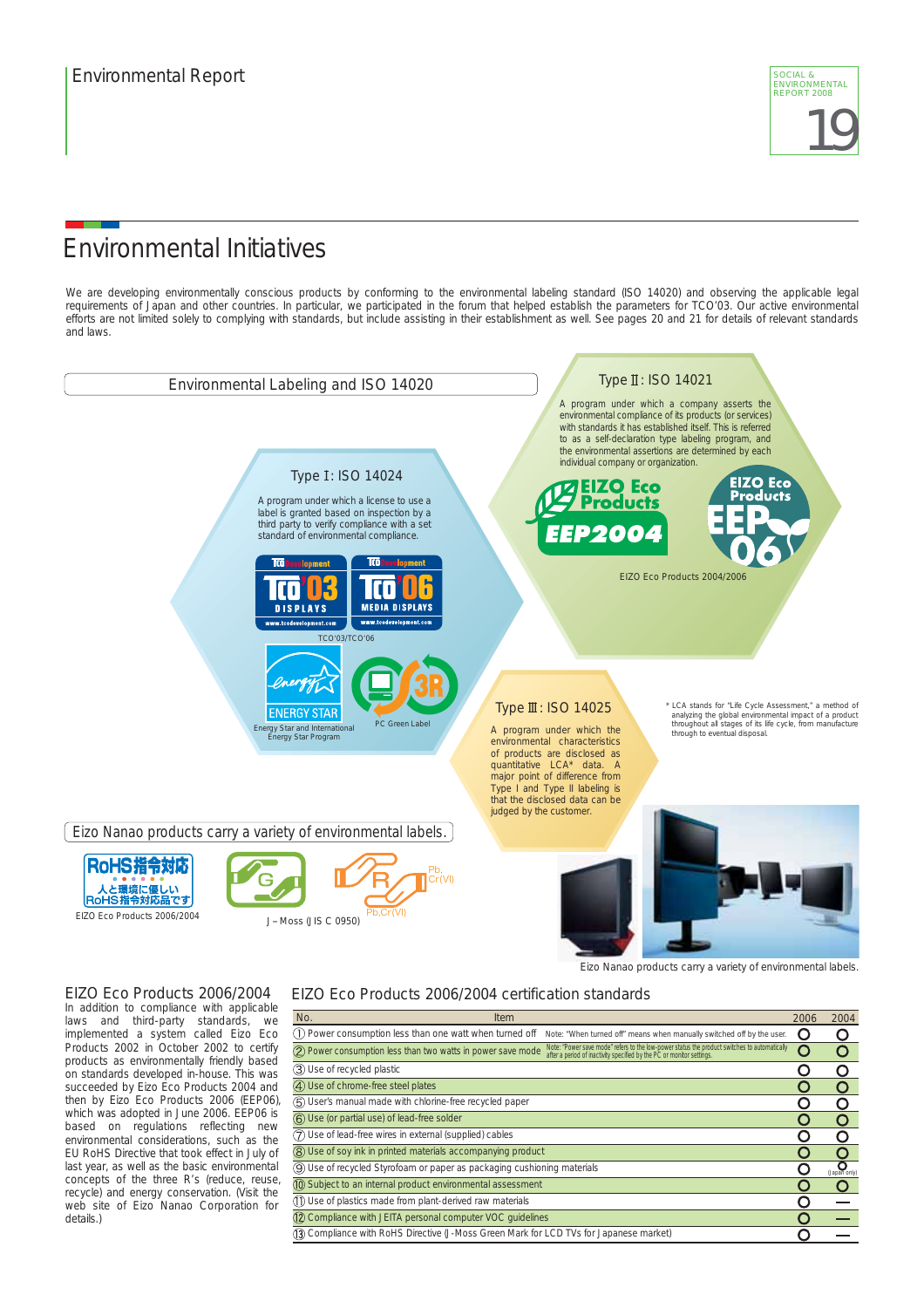# Ensuring the Quality and Environmental Compliance of Our Products

### **Basic Product Development Sequence**

In product development, we endeavor to enhance the environmental consciousness of our products, including compliance with domestic and international legal requirements and standards. Based on our in-house Environmental Compliance Standards, each product is subject to an environmental compliance assessment (an evaluation of the degree of environmental compliance of the product).

The results of the assessment are linked to our system for drafting, implementing, and meeting companywide environmental targets for each fiscal year. A key theme is making products environmentally sound under the "Eizo Eco Products 200X" (200X refers to the year established) program, and this is also linked to output. In line with our corporate stance of constantly building environmental awareness, we revise the Environmental Compliance Standards each year to reflect changes in laws, regulations, and industry trends.



### **Compliance with Environmental Standards**



### **TCO'03/TCO'06**

Efforts to make our company's products more environmentally friendly have proceeded largely in response to the evolution of environmental standards in Europe. These efforts started with our work to comply with the TCO'95 standard introduced in Sweden. This standard was followed by TCO'99, and that was followed by TCO'03, which is the version still in effect today.

In addition to environmental items, this standard covers aspects including safety, electromagnetic radiation, and ergonomics, giving it a comprehensive character. We participated actively in the forum that helped establish the parameters for TCO'03, and in January 2003 we became one of the first companies to receive certification (as one of a group of four companies, with a total of 15 products receiving certification). In August 2006 we released one of the world's first new products complying with the TCO'06 Media Display standard. (Four product models were introduced simultaneously by three companies, including Eizo Nanao Corporation.)

Almost all monitor products we produce are TCO compliant. In the years ahead we will continue to consider it an important standard to be met in the development of new products.



#### **PC Green Label**

The PC Green Label system is an environmental labeling program for computer equipment (including monitors) that was launched in July 2001 by the Japan Electronics and Information Technology Industries Association (JEITA). (At present it is administered by the PC 3R Promotion Center.) The concept of this system comprises the following three components: (1) environmentally conscious product design and manufacturing, (2) recovery and recycling of products after use, and (3) environmental information disclosure.

Eizo Nanao Corporation participates in the setting of standards for the program and is working aggressively to obtain certification for additional products. These efforts will continue in the years ahead.



#### **Energy Star and International Energy Star Program**

The Energy Star Program was launched by the U.S. Environmental Protection Agency in 1993 to help reduce the power consumption of computers and peripheral devices. The International Energy Star Program was adopted in Japan in 1995 on the basis of an agreement with the U.S. government. We have participated in the program since its inception, and one of our products was the first computer monitor to be registered under it. We have also been involved in the adoption of policy on new standards, and virtually all our products have been registered.

The program's requirements are being made stricter in response to the current societal focus on reduction of CO2 emissions and power consumption, and we plan to continue our active involvement in the years ahead.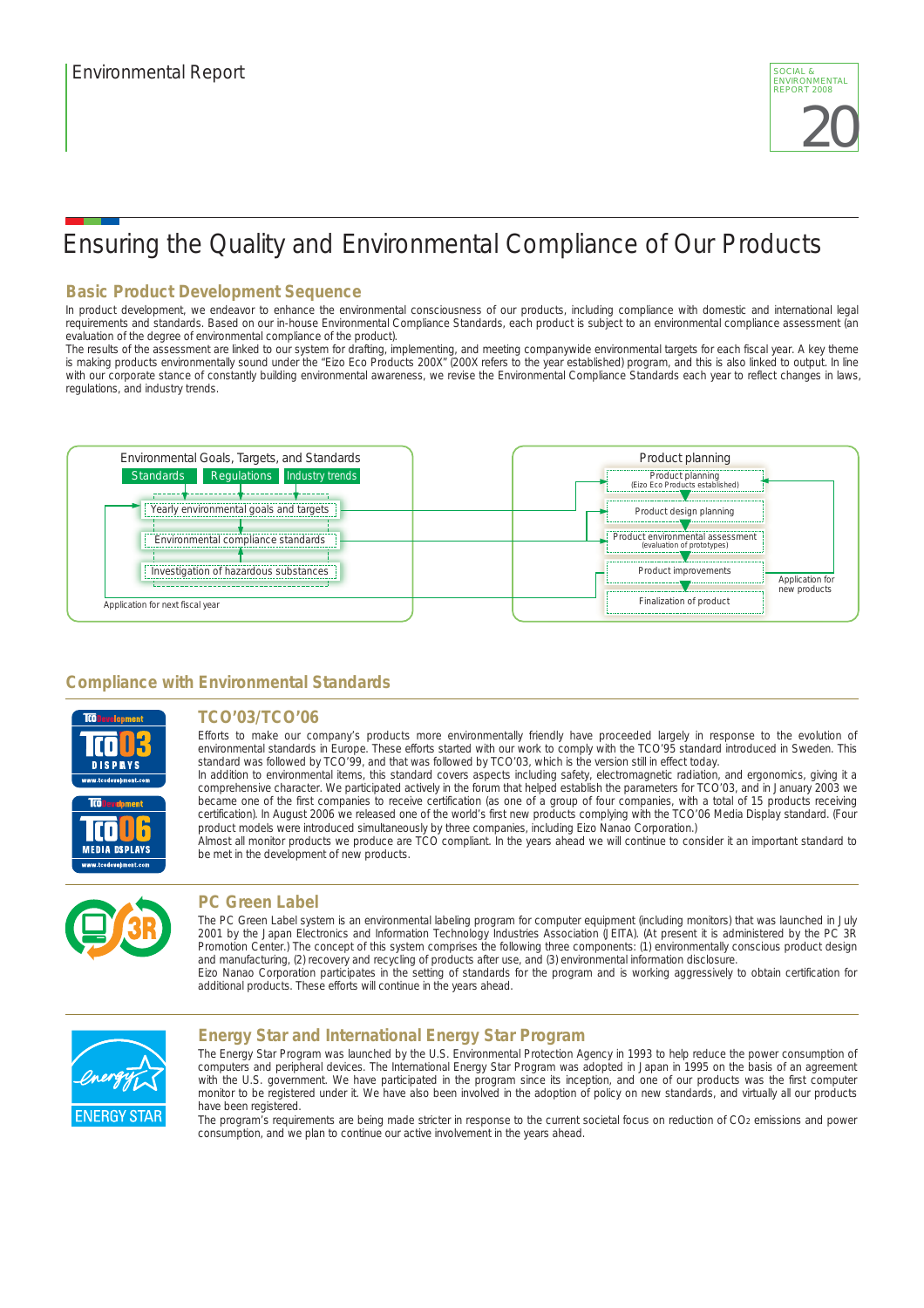

# Compliance with the EU EuP Directive and REACH Regulation

In Europe, a key market for our products, environmental awareness is quite advanced even by world standards. It is therefore important to keep a careful eye on trends in environmental regulations in the EU. Of these, the EuP Directive and REACH Regulation are the focus of much attention in the electronics industry. The details of their requirements and implementation schedule remain unclear, but we are busy collecting information in preparation for their coming into force so that we can bring our products into compliance quickly.

# Compliance with the EU WEEE and RoHS Directives

In Europe, an anticipated increase in the volume of waste electrical and electronic equipment led to the issuance on February 13, 2003, of the WEEE Directive, which covers collection and recycling, and the RoHS Directive, which restricts the use of designated hazardous substances. The RoHS Directive stipulates that manufacturers of electronic equipment must ensure that products put on the market in Europe from July 1, 2006, onward be free of six designated substances: lead, mercury, cadmium, hexavalent chromium, PBB, and PBDE. Both EU directives are of the greatest importance for companies selling electronic devices in Europe. Indeed, they have an influence that extends beyond Europe to the regulations adopted in other countries, including Japan, the United States, and China.

At our company the switchover began in July 2005 (products shipped from August onward) and was completed for all target product categories by May

### Compliance with J-Moss

As part of a review of the Law for Promotion of Effective Utilization of Resources, the Japanese Ministry of Economy, Trade and Industry instituted legally binding labeling requirements based on the J-Moss (JIS C 0950) standard in July 2006. J-Moss is a Japan Industrial Standard (JIS) that specifies the labeling method to be used to indicate the presence of specified chemical substances in electrical and electronic equipment. There are six such



The J-Moss Green Mark indicates that content of the seven designated chemical substances is below the specified standard.

# Management of Chemicals

We are working to improve our surveying of chemical substances with the aim of ensuring compliance with domestic and international environmental standards and green procurement guidelines. Strict surveying and management of chemical substances contained in parts and materials used in our products has grown in importance with the adoption by the EU of the RoHS Directive.

In response to these developments, we are presently building a chemical substances survey management database that will provide full coverage for a new industry-wide unified chemical substance survey form (the data form from the Japan Green Procurement Survey Standardization Initiative (JGPSSI) Green Procurement Guidelines) listing more than 300 chemicals organized into 29 groups. This form is rapidly becoming the new standard within the industry in Japan. The new database will enable parts manufacturers to respond to chemical substances survey requests by entering data into electronic data forms. This will allow all exchanges of information to be handled electronically, including

### Green Procurement

Environmental awareness is a key issue in corporate management. Eizo Nanao Corporation pursues environmental action based on its Environmental Policy. This commitment is not limited to our internal operations, but also extends to 2006. For products sold in Japan, we have adopted the mark shown below for use in catalogs and the like.

A Chinese version of RoHS was brought into effect by the Chinese government on March 1, 2007. Like the EU RoHS Directive, it covers six hazardous substances. It differs, however, in that it applies to products such as medical equipment and batteries, which are exempted from the EU RoHS Directive. We

are complying with the provisions of China RoHS for all applicable products, including display of the Controlling<br>Pollution by Electronic Information Flectronic Information Products mark.



substances: lead, mercury, cadmium, hexavalent chromium, PBB, and PBDE. The J-Moss standard stipulates that the absence of these substances in seven categories of products, including personal computers and television sets, be indicated by a Green Mark and that their presence be indicated by a different mark. We are using the designated marks on products covered by the law, such as LCD monitors and LCD TVs.



This J-Moss mark indicates that content of the designated chemical substances exceeds the specified standard. The chemical symbols for the substances are displayed below or to the side of the mark.

survey requests, tabulation of responses, and management of data.

In addition, information on which substances are permitted and which are prohibited will no longer be monopolized by a single management division. It is becoming increasingly important that all of our divisions that handle products, parts, and materials are able to share all relevant data. Viewed in this light, the implementation of the new chemical substances survey management database will be very significant because it will facilitate the smooth processing of green procurement at all levels throughout the company.

As part of our efforts to comply with the RoHS directive, we have installed fluorescent X-ray analysis machines. These expose test pieces to X-ray radiation and make it possible to determine their chemical content. Analyzing the molded materials and electronic parts used in our products to confirm whether they contain designated substances is an important part of controlling their chemical makeup.

collaborative efforts with our suppliers. We promote a policy of green procurement under which priority is given in purchasing to environmentally compliant materials, parts, and products.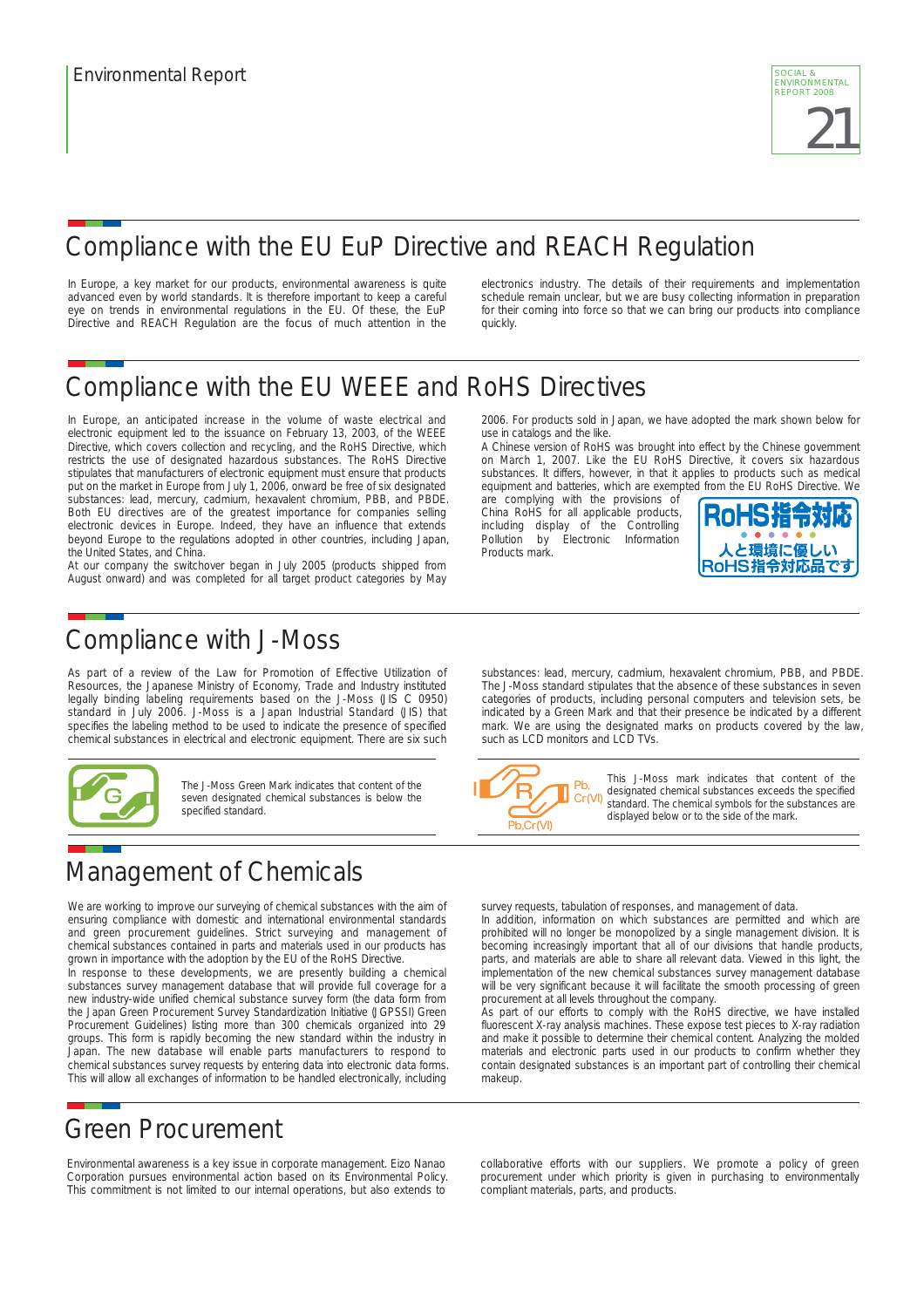# Relations with the Community and Society

#### **Company Tours**

We conduct tours of company facilities to broaden understanding among the public of our corporate structure and the products we manufacture. Participants include school and education-related groups as well as groups of local citizens. We view company tours as a valuable means of communication with local people and as a way to spread recognition of our operations as a company open to the community.

#### **Relations with the Community**

Our facilities are located in a rural setting, and we endeavor to maintain strong communication with the local community to ensure that any land development in the surrounding area will preserve the natural environment and not interfere with agricultural work.

#### **Total tour participants: 26 groups (631 participants)**

|           | Schools/education related             | 12 groups |
|-----------|---------------------------------------|-----------|
| Breakdown | Environment/health and safely related | 1 group   |
|           | General (other)                       | 13 groups |

#### **Topics**

#### **Our entries win top prize at Hakusan Chiyo-jo Morning Glory Festival**

The city of Hakusan, where our headquarters is located, holds a Chiyo-jo Morning Glory Festival each August in honor of the haiku poetess Chiyo-jo, who was born there. We submit an entry every year, and in 2006 and 2007 our submissions were awarded first prize in the group/corporate category.



#### **Relations with Environmental Organizations**

Office Paper Recycle Kanazawa is a program that aims to contribute in some small way to alleviating global environmental challenges and local trash problems by uniting companies and organizations in the city of Kanazawa and its suburbs in a "regional circle of paper recycling." The program's activities include separation and collection of waste paper (copier paper and other high-grade paper, newsprint, cardboard, magazines, etc.) from offices, recycling it into new products (such as toilet paper and file folders), and selling them to members. Employees of Eizo Nanao Corporation are actively involved in separation and collection of waste paper, and the company purchases recycled toilet paper as well.

Eizo Nanao Corporation also dispatches lecturers to environmental forums sponsored by the Ishikawa Environmental Partnership Citizens Association. As they lecture on the theme of global warming, we are cooperating in efforts to raise environmental awareness within the prefecture.



Public lecture

#### We promote regional afforestation and environmental preservation initiatives through membership in a variety of environmental organizations.

Partial List of Associated Environmental Organizations

- Office Paper Recycle Kanazawa
- Sustainability Communication Network
- Green Purchasing Network
- 22<sup>nd</sup> Century Environment Culture Foundation
- Ishikawa Afforestation Promotion Association
- Ishikawa Environmental Partnership Citizens Association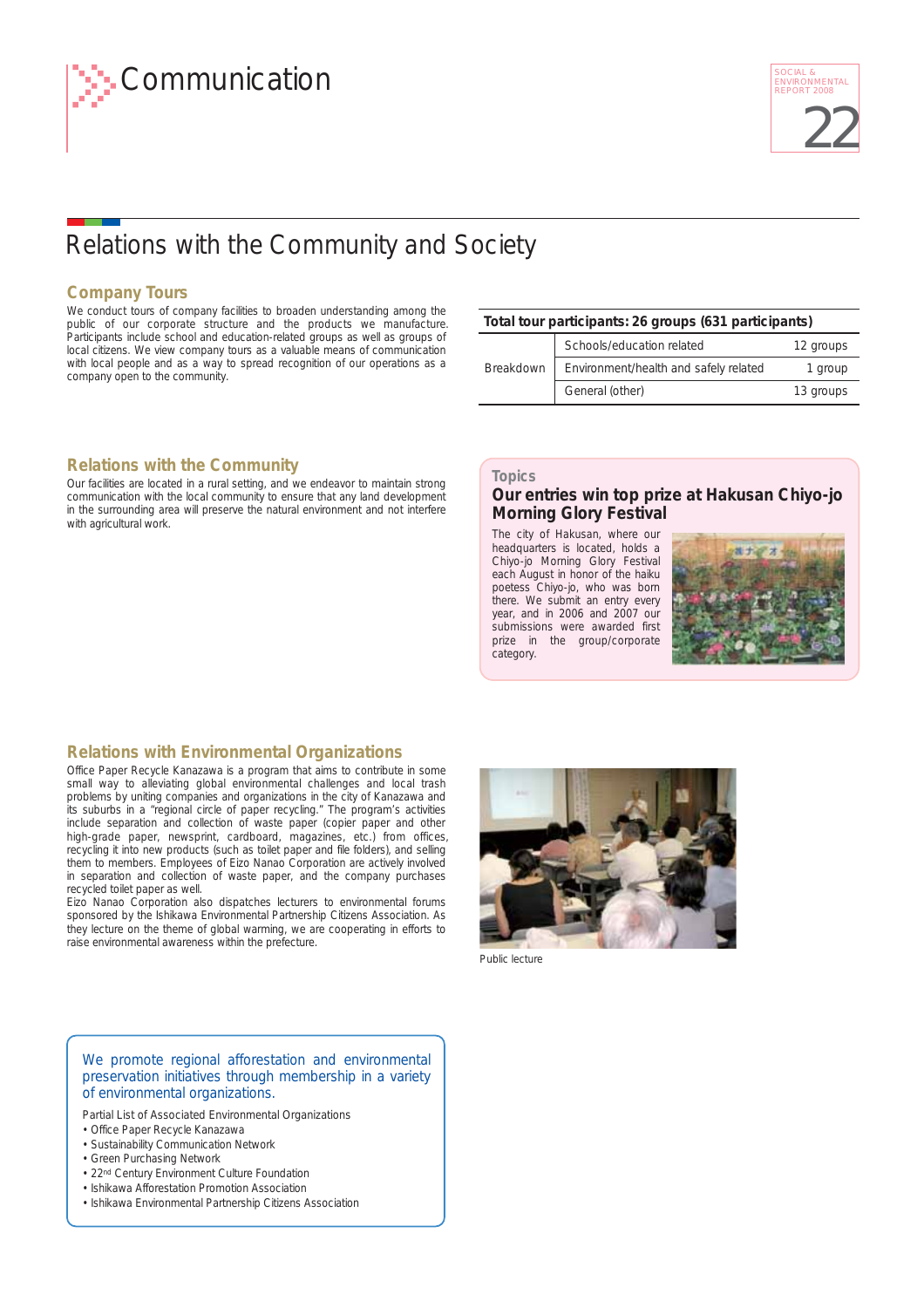

# **ENVIRONMENTAR Affiliated Company Data**

| <b>INPUT</b>                                                                                                                                                                                                                                        |                                                      |                                                                                                                 | <b>OUTPUT</b>                     |
|-----------------------------------------------------------------------------------------------------------------------------------------------------------------------------------------------------------------------------------------------------|------------------------------------------------------|-----------------------------------------------------------------------------------------------------------------|-----------------------------------|
| <b>Total Energy Usage</b>                                                                                                                                                                                                                           |                                                      | <b>Greenhouse Gas Emissions</b>                                                                                 | $1,826$ t-CO <sub>2</sub>         |
| Energy Usage Breakdown<br>Gasoline and kerosene 1.4 kL (-1.2%) Company vehicles                                                                                                                                                                     |                                                      | Emissions of Six Substances Stipulated by Kyoto Protocol (t-CO2)                                                |                                   |
| <b>Materials Usage</b>                                                                                                                                                                                                                              |                                                      | Note: Does not apply to HFCs, PHCs, or SF6.                                                                     |                                   |
| Paper Consumption                                                                                                                                                                                                                                   | Eizo Nanao                                           | <b>Emissions and Movement of Chemicals</b><br>Emissions and movement of chemicals (lead) 0.2 t (-72.0%)         |                                   |
|                                                                                                                                                                                                                                                     |                                                      |                                                                                                                 | Recycled                          |
| <b>Consumption of Other Materials</b>                                                                                                                                                                                                               | <b>MS Corporation</b>                                | <b>Product Production</b>                                                                                       |                                   |
|                                                                                                                                                                                                                                                     | Hakui Plant                                          | ▶ Production quantity (based on main circuit boards)                                                            |                                   |
| 3,000 m <sup>3</sup> (-51.9%)<br><b>Water Usage</b>                                                                                                                                                                                                 | (Operations: Assembly of                             | Other monitor product circuit boards 816,000 units                                                              |                                   |
|                                                                                                                                                                                                                                                     | printed circuit boards for<br>Eizo Nanao Corporation | <b>Total Waste Output/Waste Final Disposal Volume</b>                                                           |                                   |
| <b>Fiscal 2007 Results</b><br>Reduction ● Investigation of excess packaging and requests for improvement.                                                                                                                                           | products)                                            | Waste Processing Breakdown                                                                                      |                                   |
| of Waste · Promotion of reuse of cardboard pallets.                                                                                                                                                                                                 |                                                      |                                                                                                                 |                                   |
| · Reuse of cushioning materials.<br>· Reduction in number of defective circuit boards and parts due to processing errors.                                                                                                                           |                                                      |                                                                                                                 |                                   |
|                                                                                                                                                                                                                                                     |                                                      | Waste Type Breakdown                                                                                            |                                   |
| Reduction . Introduction of reflow furnace jackets.<br>of Energy . Introduction of vaporizer-type humidifiers.                                                                                                                                      |                                                      |                                                                                                                 |                                   |
| · Discussions of climate control energy conservation proposals with Hokuriku Electric Power Company.<br>Usage                                                                                                                                       |                                                      |                                                                                                                 |                                   |
| Reduction in volume of copier paper through use of document management system.                                                                                                                                                                      |                                                      |                                                                                                                 |                                   |
| · Measurement of workplace environment and noise.<br>Facilities<br>Management · Appropriate processing of flammable oil waste.                                                                                                                      |                                                      | Wastewater                                                                                                      | 3,000 m <sup>3</sup> ( $-51.9%$ ) |
|                                                                                                                                                                                                                                                     |                                                      |                                                                                                                 |                                   |
| Management • Limitation of processes using solder containing lead.<br>of Hazardous • Reduction in volume of solder containing lead used through switch to lead-free substitutes.<br>Substances ● Audit of water quality of water-purification tank. |                                                      | Figures in parentheses () indicate comparisons with previous fiscal year.                                       |                                   |
|                                                                                                                                                                                                                                                     |                                                      |                                                                                                                 | <b>OUTPUT</b>                     |
| <b>Total Energy Usage</b>                                                                                                                                                                                                                           |                                                      | <b>Greenhouse Gas Emissions</b>                                                                                 | 478 t-CO <sub>2</sub>             |
|                                                                                                                                                                                                                                                     |                                                      | Emissions of Six Substances Stipulated by Kyoto Protocol (t-CO2)<br>Note: Does not apply to HFCs, PHCs, or SF6. |                                   |
| Note: Large-scale volume reduction due to phase-out in September.                                                                                                                                                                                   |                                                      | <b>Emissions and Movement of Chemicals</b>                                                                      |                                   |
| <b>Materials Usage</b>                                                                                                                                                                                                                              | Eizo Nanao                                           |                                                                                                                 |                                   |
|                                                                                                                                                                                                                                                     | <b>MS Corporation</b>                                | <b>Product Production</b>                                                                                       |                                   |
|                                                                                                                                                                                                                                                     |                                                      | ▶ Production quantity                                                                                           |                                   |
| <b>INPUT</b><br>Energy Usage Breakdown<br>Paper Consumption<br>Use of Other Materials<br>Chemicals (covered by PRTR) 0 t                                                                                                                            | Nanao Plant                                          |                                                                                                                 |                                   |
|                                                                                                                                                                                                                                                     | (Operations: Assembly of                             | Other monitor product circuit boards 809,000 units                                                              |                                   |
| 3,000 m <sup>3</sup> ( $-12.8\%$ )<br><b>Water Usage</b>                                                                                                                                                                                            | Eizo Nanao products)                                 | <b>Total Waste Output/Waste Final Disposal Volume</b>                                                           |                                   |
|                                                                                                                                                                                                                                                     |                                                      | Waste Processing Breakdown                                                                                      |                                   |
| <b>Fiscal 2007 Results</b>                                                                                                                                                                                                                          |                                                      |                                                                                                                 |                                   |
| Reduction ● Change of outer packaging boxes for monitor products.<br>of Waste ● Confirmation of proper processing of waste.<br>· Improvement of Styrofoam recycling operations and efficiency.                                                      |                                                      |                                                                                                                 |                                   |
|                                                                                                                                                                                                                                                     |                                                      | Waste Type Breakdown                                                                                            |                                   |
| Reduction . Reduction in volume of copier paper through use of document management system.<br>of Energy . Management of aging time.                                                                                                                 |                                                      |                                                                                                                 |                                   |
| · Reassessment of preheating time.<br>Usage                                                                                                                                                                                                         |                                                      |                                                                                                                 |                                   |
| • Switch to centralized control of heating and cooling temperatures.                                                                                                                                                                                |                                                      |                                                                                                                 |                                   |
| Facilities Management and Management of Hazardous Substances<br>· Measurement of workplace noise.                                                                                                                                                   |                                                      |                                                                                                                 |                                   |
| . Investigation of water quality of water-purification tank.                                                                                                                                                                                        |                                                      | Wastewater<br>Figures in parentheses () indicate comparisons with previous fiscal year.                         | $3,000 \text{ m}^3 (-12.8\%)$     |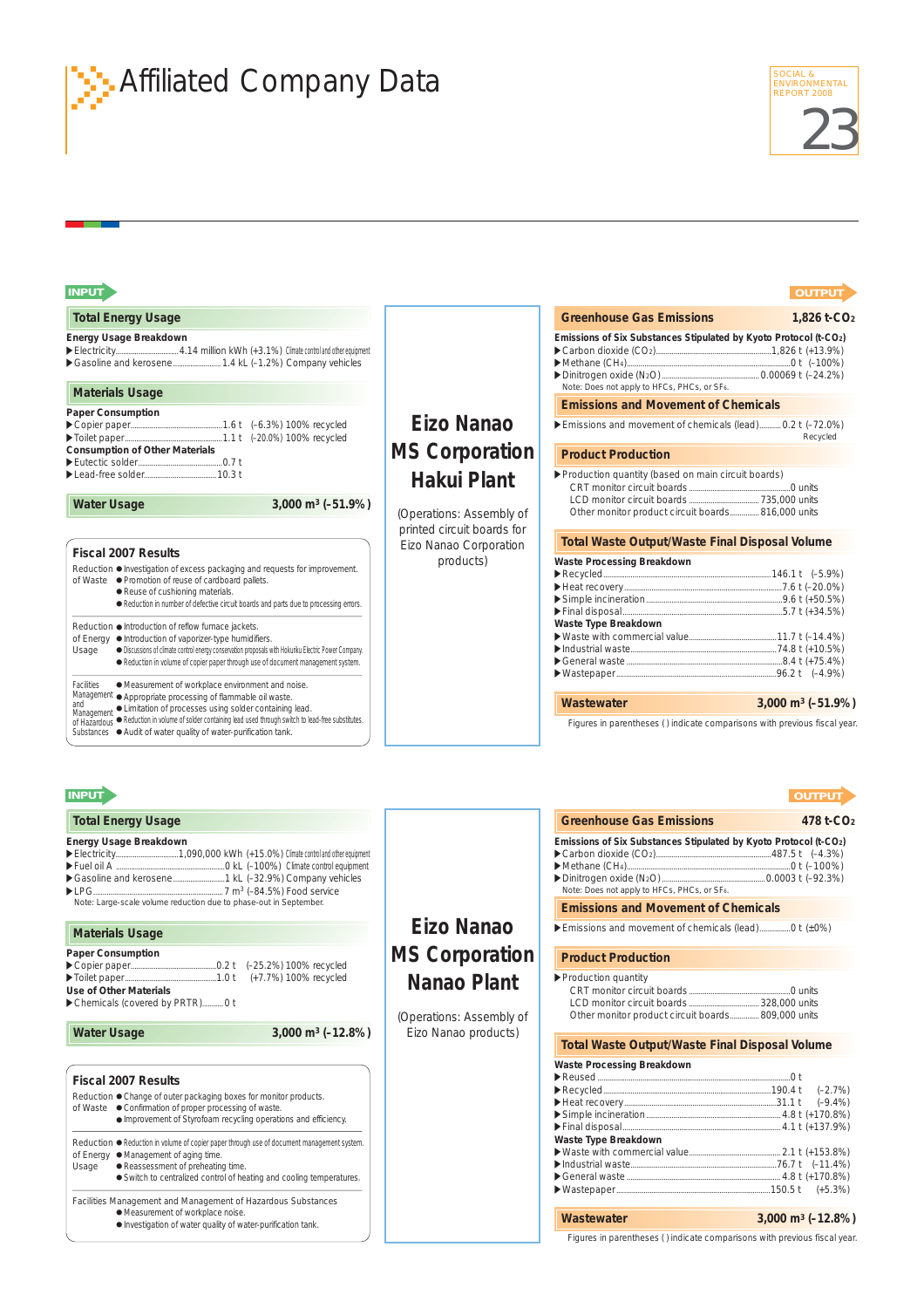



|      | ▶ Product Standards                                                                                                                                                                                                                              | Corporate Action                                                                                                                                                                                                                                                                                                             |
|------|--------------------------------------------------------------------------------------------------------------------------------------------------------------------------------------------------------------------------------------------------|------------------------------------------------------------------------------------------------------------------------------------------------------------------------------------------------------------------------------------------------------------------------------------------------------------------------------|
| 1988 | Start of utilization of bromine-free flame retardants in plastic parts.                                                                                                                                                                          |                                                                                                                                                                                                                                                                                                                              |
| 1992 | Start of survey of toxic substances in parts (20 substances).                                                                                                                                                                                    |                                                                                                                                                                                                                                                                                                                              |
| 1993 | Start of work toward TCO'92 certification.<br>Start of work toward Energy Star registration (major products).                                                                                                                                    |                                                                                                                                                                                                                                                                                                                              |
| 1996 | Start of utilization of halogen-free flame retardants in plastic parts.<br>Start of work toward TCO'95 certification.                                                                                                                            | Appointment of Environmental Management Officer to General Affairs Division.                                                                                                                                                                                                                                                 |
| 1997 | Start of environmental compliance assessment.<br>Expansion of survey of toxic substances in parts (to 34 substances).<br>Start of registration of products under International Energy Star Program and Energy 2000.                              | Adoption of Environmental Policy.<br>ISO 9001 certification.                                                                                                                                                                                                                                                                 |
| 1998 | Start of work toward TCO'99 certification.                                                                                                                                                                                                       | ISO 14001 certification.                                                                                                                                                                                                                                                                                                     |
| 1999 | Start of work toward Eco Circle certification.<br>Elimination of cadmium from parts.<br>Expansion of survey of toxic substances in parts (to 920 substances).                                                                                    | Closing of waste incinerators.<br>Establishment of environmental preservation web site on company intranet.                                                                                                                                                                                                                  |
| 2000 |                                                                                                                                                                                                                                                  | Switch from water-cooled to air-cooled air conditioners.                                                                                                                                                                                                                                                                     |
| 2001 | Eco Mark registration.<br>PC Green Label registration.                                                                                                                                                                                           | Issuance of first Environmental Report.<br>Start of collection and recycling of commercial products.<br>Adoption of Corporate Philosophy.                                                                                                                                                                                    |
| 2002 | Establishment of the company's environmental labeling<br>(establishment of Eizo Eco Products 2002).                                                                                                                                              | Introduction of monitoring system and computerization system.                                                                                                                                                                                                                                                                |
| 2003 | Start of work toward TCO'03 certification.<br>Establishment of Eizo Eco Products 2004.                                                                                                                                                           | Receipt of Governor of Ishikawa's Green Enterprise award.<br>Receipt of Health Minister's Award for Excellence in health and safety initiatives.<br>Start of collection and recycling of household products.                                                                                                                 |
| 2004 | Start of efforts to comply with the RoHS Directive.                                                                                                                                                                                              | Start of collection and recycling of commercial products based on requests from an expanded region.<br>Implementation of energy conservation measures in conjunction with upgrading<br>of equipment (climate control, lighting) in headquarters building.<br>Implementation of traffic safety guidance in local communities. |
| 2005 | Start of shipment of products complying with the RoHS Directive.                                                                                                                                                                                 | Issuance of first Social and Environmental Report.<br>ISO 14001 certification of Environmental Management System including sales offices in its scope.<br>ISO 13485 certification.                                                                                                                                           |
| 2006 | Eizo Eco Products 2006 standards adopted.<br>Start of J-Moss compliance efforts.<br>Start of compliance with WEEE Directive (display of recycling logo and completion<br>of provision to recycling contractors of data on hazardous substances). | Eizo Galleria locations added to scope of operations included in ISO 14001 certification.                                                                                                                                                                                                                                    |
| 2007 | Start of compliance with China RoHS (Management Methods for<br>Controlling Pollution by Electronic Information Products)                                                                                                                         | Substantial increase in energy consumption as R&D building is completed<br>and brought into use.                                                                                                                                                                                                                             |
| 2008 | Eizo Eco Products 2009 standards adopted.                                                                                                                                                                                                        |                                                                                                                                                                                                                                                                                                                              |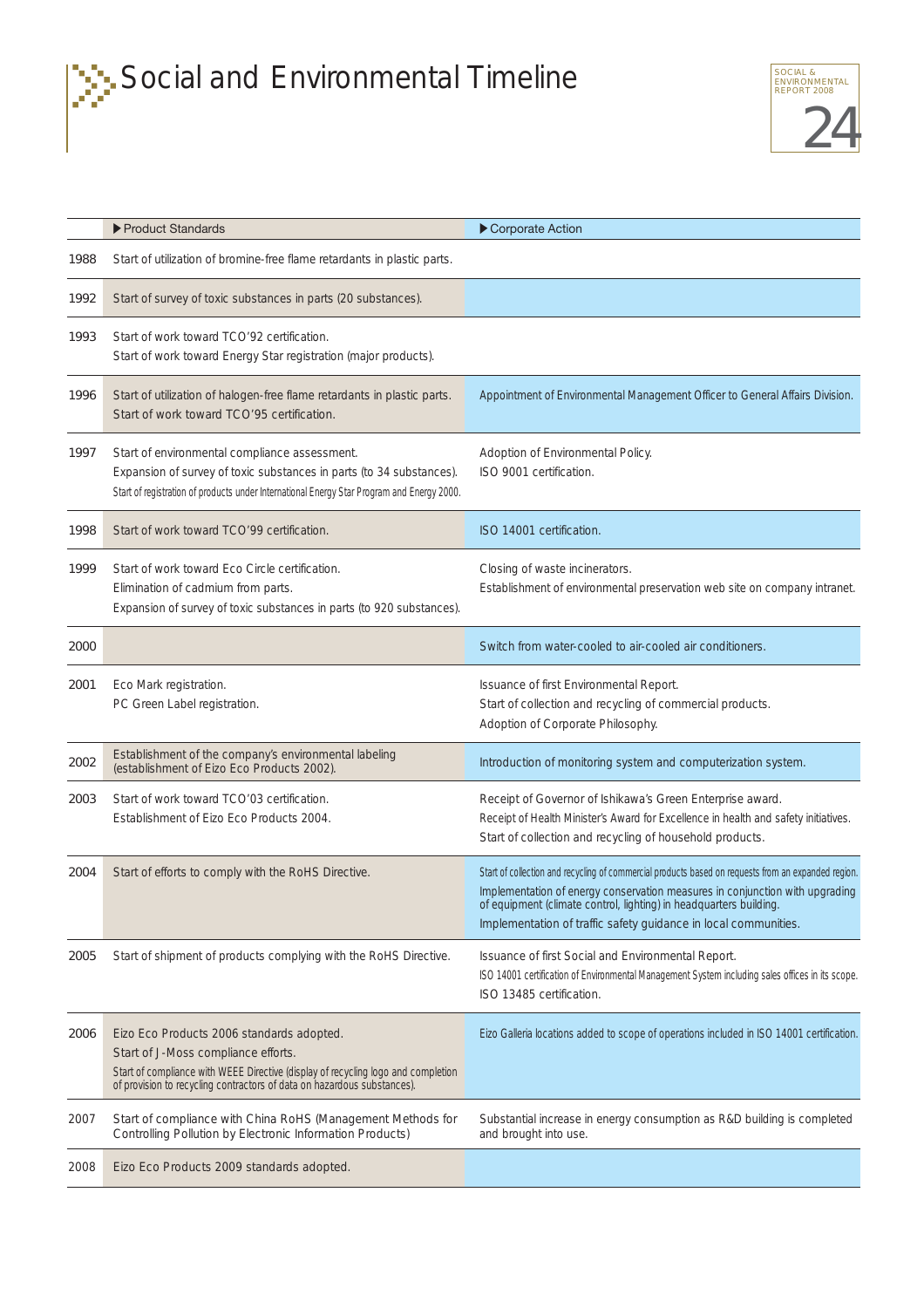Performance Track Reference Table  $\sum_{\text{REDORLEN} \atop \text{REPOR} \text{ ZOOB}}$ 



National Environmental Performance Track is the name of a program run by the U.S. Environmental Protection Agency (EPA) for promoting environmental preservation efforts by businesses. Eizo Nanao Corporation makes reference to Performance Track requirements that relate to our annual reports on environmental performance as part of an ongoing effort to improve our environmental information disclosure system. The present state of our compliance with various Performance Track requirements is summarized in the table below.

| Performance Track Requirements (see notes below)*                                                                                                                                                                            |                            | Relevant Items in This Social and Environmental Report                                                                                                                                                                                                                                                                                       | Page    |
|------------------------------------------------------------------------------------------------------------------------------------------------------------------------------------------------------------------------------|----------------------------|----------------------------------------------------------------------------------------------------------------------------------------------------------------------------------------------------------------------------------------------------------------------------------------------------------------------------------------------|---------|
| • Overview of EMS assessment and<br>success in meeting long- and                                                                                                                                                             | <b>Social Report</b>       | <b>Corporate Governance</b><br>/ [Overview of Management Organization] / ■ Internal Auditing System                                                                                                                                                                                                                                          | Page 7  |
| short-term targets<br>[EMS performance: Overview of EMS                                                                                                                                                                      | Environmental              | <b>Environmental Policy</b>                                                                                                                                                                                                                                                                                                                  | Page 10 |
| performance based on goals and<br>targets. Includes overview of EMS                                                                                                                                                          | Report                     | Fiscal 2007 Environmental Objectives and Targets / Performance Report                                                                                                                                                                                                                                                                        | Page 12 |
| and compliance<br>auditing<br>and                                                                                                                                                                                            |                            | Fiscal 2008 Companywide Environmental Targets                                                                                                                                                                                                                                                                                                | Page 13 |
| corrective actions.]                                                                                                                                                                                                         |                            | <b>Environmental Management System</b><br>/ [Operation of Environmental Management System]<br>/ [Environmental Auditing]<br>/ [Environmental Risk Management] / ■ Facility Management ■ Waste Processing<br><b>Environmental Education</b>                                                                                                   | Page 15 |
|                                                                                                                                                                                                                              |                            | / [Environmental Education Initiatives in Fiscal 2007]<br>/ [Strict Compliance with Laws and Regulations]                                                                                                                                                                                                                                    |         |
| · Brief description of progress toward                                                                                                                                                                                       | <b>President's Message</b> |                                                                                                                                                                                                                                                                                                                                              | Page 3  |
| fulfillment of pledges regarding<br>environmental performance                                                                                                                                                                | Environmental              | Overall Environmental Impact of Business Activities                                                                                                                                                                                                                                                                                          | Page 11 |
| [Target performance: Details of                                                                                                                                                                                              | Report                     | Fiscal 2007 Environmental Objectives and Targets/Performance Report                                                                                                                                                                                                                                                                          | Page 12 |
| environmental targets and report on<br>status of improvements]                                                                                                                                                               |                            | <b>Environmental Accounting</b>                                                                                                                                                                                                                                                                                                              | Page 14 |
|                                                                                                                                                                                                                              |                            | <b>Efforts to Prevent Global Warming</b><br>/ [Greenhouse Gas Emissions] / ■ Greenhouse Gas Emissions<br>/ [Energy Usage] / ■ Energy Usage                                                                                                                                                                                                   | Page 16 |
|                                                                                                                                                                                                                              |                            | <b>Resource Conservation</b><br>/ [Paper Usage] / ■ Paper Usage<br>/ [Water Usage] / ■ Water Usage                                                                                                                                                                                                                                           | Page 16 |
|                                                                                                                                                                                                                              |                            | <b>Reducing Waste Output</b><br>/ [Industrial Waste] / ■ Industrial Waste ■ Breakdown of Industrial Waste<br>/ [General Waste] / ■ General Waste<br>/ [Paper Recycling] / ■ Paper Recycling                                                                                                                                                  | Page 17 |
|                                                                                                                                                                                                                              |                            | <b>Collection and Recycling of Used Products</b><br>/ [Collection and Recycling of Commercial Products]<br>/ [Collection and Recycling of Household Products]<br>/ [Collection of CRT TV upon Purchase of LCD TV]                                                                                                                            | Page 18 |
|                                                                                                                                                                                                                              |                            | <b>Environmental Initiatives</b>                                                                                                                                                                                                                                                                                                             | Page 19 |
|                                                                                                                                                                                                                              |                            | Ensuring the Quality and Environmental Awareness of Our Products<br>/ [Basic Product Development Sequence]<br>/ [Compliance with Environmental Standards]<br>/ [TCO'03/TCO'06], [Compliance with Environmental Standards / PC Green Label],<br>[Compliance with Environmental Standards / Energy Star and International Energy Star Program] | Page 20 |
|                                                                                                                                                                                                                              |                            | Compliance with the EU EuP Directive and REACH Regulation                                                                                                                                                                                                                                                                                    |         |
|                                                                                                                                                                                                                              |                            | Compliance with the EU WEEE and RoHS Directives                                                                                                                                                                                                                                                                                              |         |
|                                                                                                                                                                                                                              |                            | <b>Compliance with J-Moss</b>                                                                                                                                                                                                                                                                                                                | Page 21 |
|                                                                                                                                                                                                                              |                            | <b>Management of Chemicals</b>                                                                                                                                                                                                                                                                                                               |         |
|                                                                                                                                                                                                                              |                            | <b>Green Procurement</b>                                                                                                                                                                                                                                                                                                                     |         |
|                                                                                                                                                                                                                              |                            | <b>Affiliated Company Data</b>                                                                                                                                                                                                                                                                                                               | Page 23 |
| • Overview of<br>efforts<br>aimed at<br>communication with the community<br>and society in general<br>[Communication performance: Details<br>of efforts aimed at communication with<br>the community and society in general] | Communication              | Relations with the Community and Society<br>/ [Company Tours]<br>/ [Relations with the Community]<br>/ [Relations with Environmental Organizations]                                                                                                                                                                                          | Page 22 |

\* The requirements listed above relate to items referenced in the compilation of the Social and Environmental Report.

\* Requirements in brackets are based on expressions appearing in the latest version of the Program Guide, issued in March 2008.

\* The requirements listed above were adapted from the original Performance Track documentation (in English) for use in our environmental initiatives.